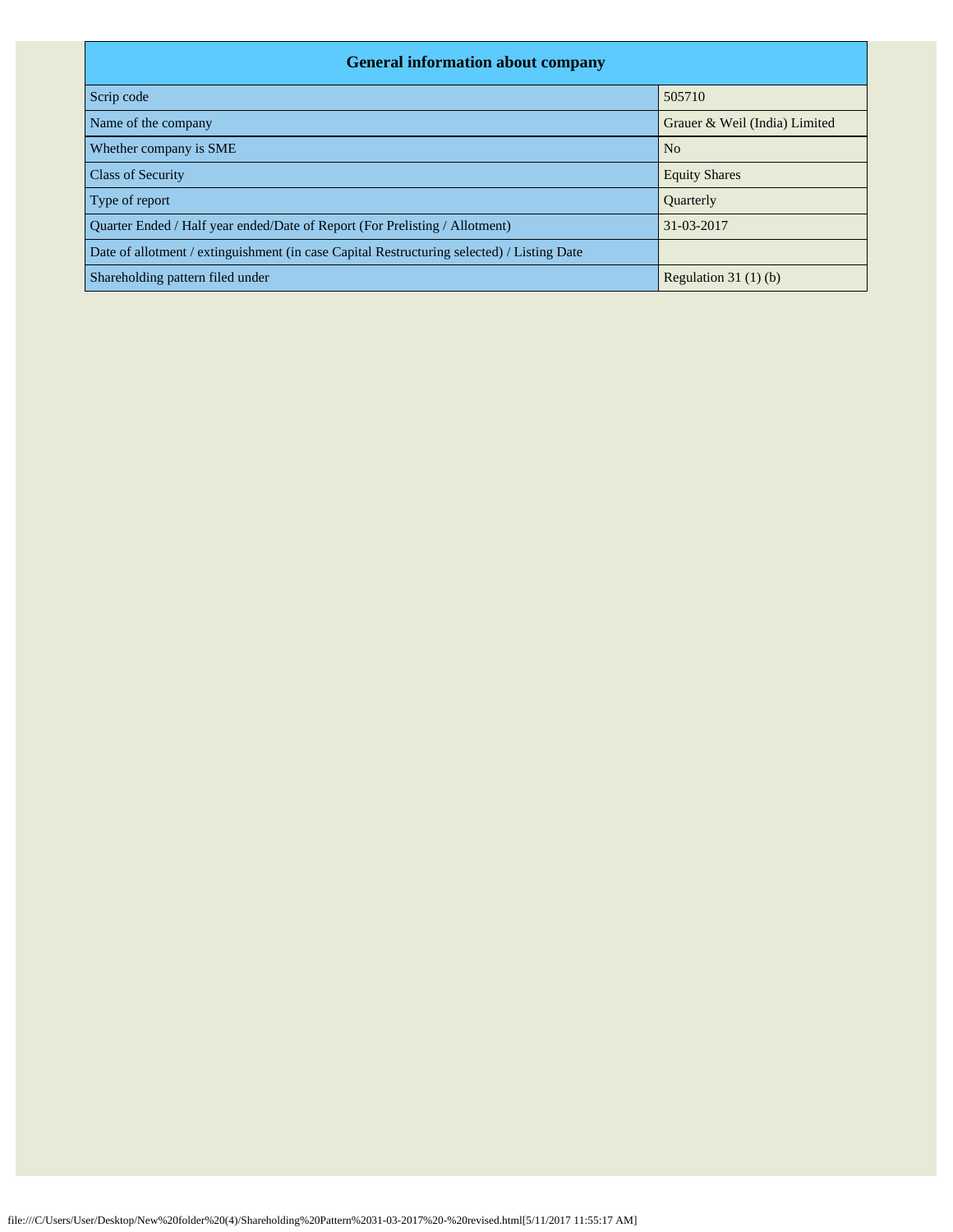| Sr. No.         | <b>Particular</b>                                                                      | Yes/No         |
|-----------------|----------------------------------------------------------------------------------------|----------------|
|                 | Whether the Listed Entity has issued any partly paid up shares?                        | N <sub>o</sub> |
| $\overline{2}$  | Whether the Listed Entity has issued any Convertible Securities?                       | N <sub>o</sub> |
| $\overline{3}$  | Whether the Listed Entity has issued any Warrants?                                     | N <sub>o</sub> |
| $\overline{4}$  | Whether the Listed Entity has any shares against which depository receipts are issued? | N <sub>o</sub> |
| 5               | Whether the Listed Entity has any shares in locked-in?                                 | N <sub>0</sub> |
| $\overline{6}$  | Whether any shares held by promoters are pledge or otherwise encumbered?               | N <sub>o</sub> |
| $7\phantom{.0}$ | Whether company has equity shares with differential voting rights?                     | N <sub>o</sub> |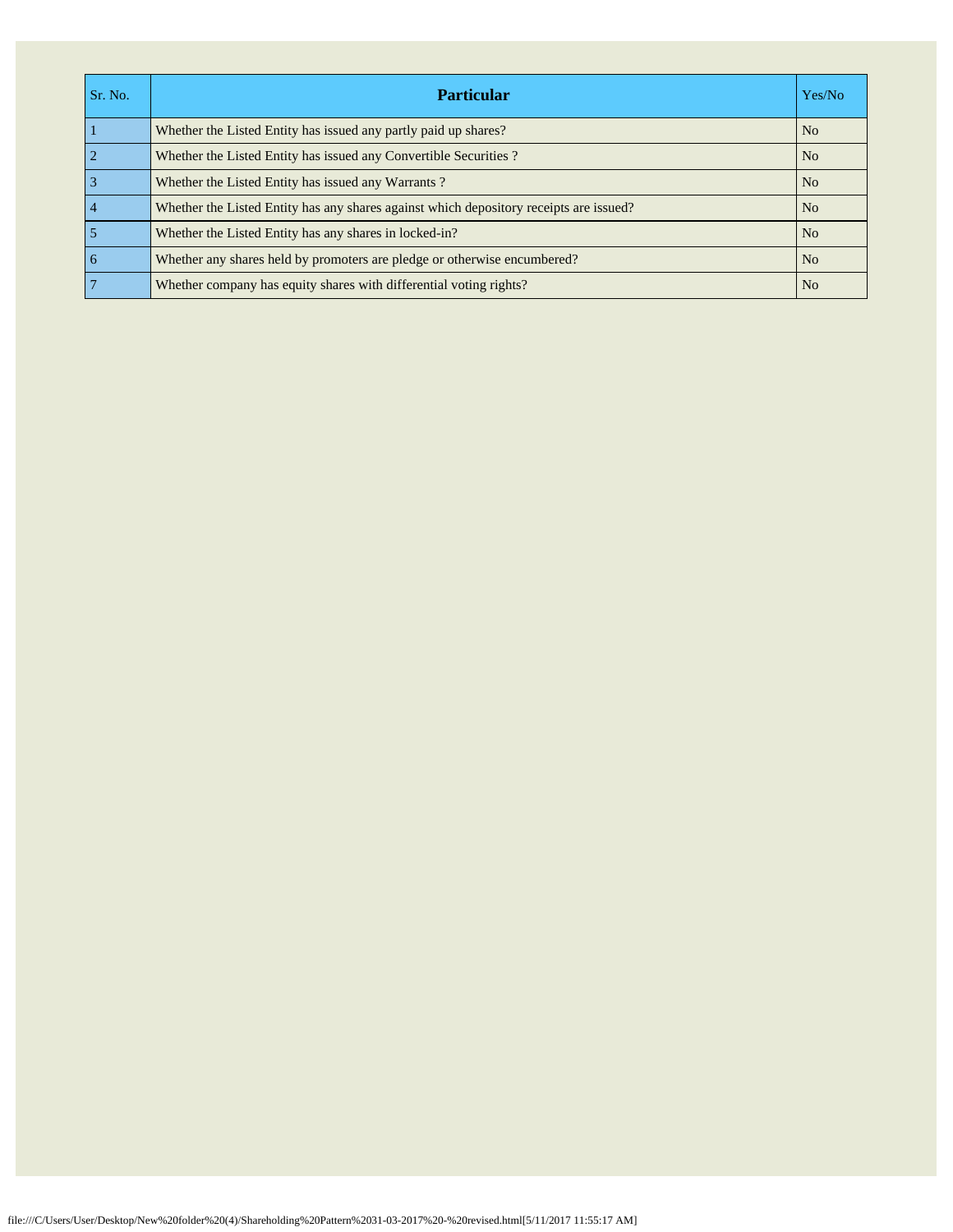|                       | Table I - Summary Statement holding of specified securities |                         |                         |                                 |                                |                                                               |                                                                                                                            |                                                                  |                      |           |                                 |  |  |
|-----------------------|-------------------------------------------------------------|-------------------------|-------------------------|---------------------------------|--------------------------------|---------------------------------------------------------------|----------------------------------------------------------------------------------------------------------------------------|------------------------------------------------------------------|----------------------|-----------|---------------------------------|--|--|
|                       |                                                             |                         | No. of                  | No. Of<br>Partly                | No. Of                         | Total nos.<br>shares held<br>$(VII) =$<br>$(IV)+(V)+$<br>(VI) | Shareholding<br>as a % of total<br>no. of shares<br>(calculated as<br>per SCRR,<br>1957) (VIII)<br>As a % of<br>$(A+B+C2)$ | Number of Voting Rights held in each<br>class of securities (IX) |                      |           |                                 |  |  |
| Category              | Category<br>of                                              | Nos. Of<br>shareholders | fully paid<br>up equity | paid-<br>up                     | shares<br>underlying           |                                                               |                                                                                                                            | No of Voting (XIV) Rights                                        |                      |           | Total as<br>a % of<br>$(A+B+C)$ |  |  |
| $\mathcal{L}(\Gamma)$ | shareholder<br>(II)                                         | (III)                   | shares held<br>(IV)     | equity<br>shares<br>held<br>(V) | Depository<br>Receipts<br>(VI) |                                                               |                                                                                                                            | Class eg:<br>X                                                   | <b>Class</b><br>eg:y | Total     |                                 |  |  |
| (A)                   | Promoter<br>$\&$<br>Promoter<br>Group                       | 17                      | 156479509               |                                 |                                | 156479509                                                     | 69.02                                                                                                                      | 156479509                                                        |                      | 156479509 | 69.02                           |  |  |
| (B)                   | Public                                                      | 18582                   | 70226241                |                                 |                                | 70226241                                                      | 30.98                                                                                                                      | 70226241                                                         |                      | 70226241  | 30.98                           |  |  |
| (C)                   | <b>Non</b><br>Promoter-<br>Non Public                       |                         |                         |                                 |                                |                                                               |                                                                                                                            |                                                                  |                      |           |                                 |  |  |
| (C1)                  | <b>Shares</b><br>underlying<br><b>DRs</b>                   |                         |                         |                                 |                                |                                                               |                                                                                                                            |                                                                  |                      |           |                                 |  |  |
| (C2)                  | Shares held<br>by<br>Employee<br><b>Trusts</b>              |                         |                         |                                 |                                |                                                               |                                                                                                                            |                                                                  |                      |           |                                 |  |  |
|                       | Total                                                       | 18599                   | 226705750               |                                 |                                | 226705750                                                     | 100                                                                                                                        | 226705750                                                        |                      | 226705750 | 100                             |  |  |

Г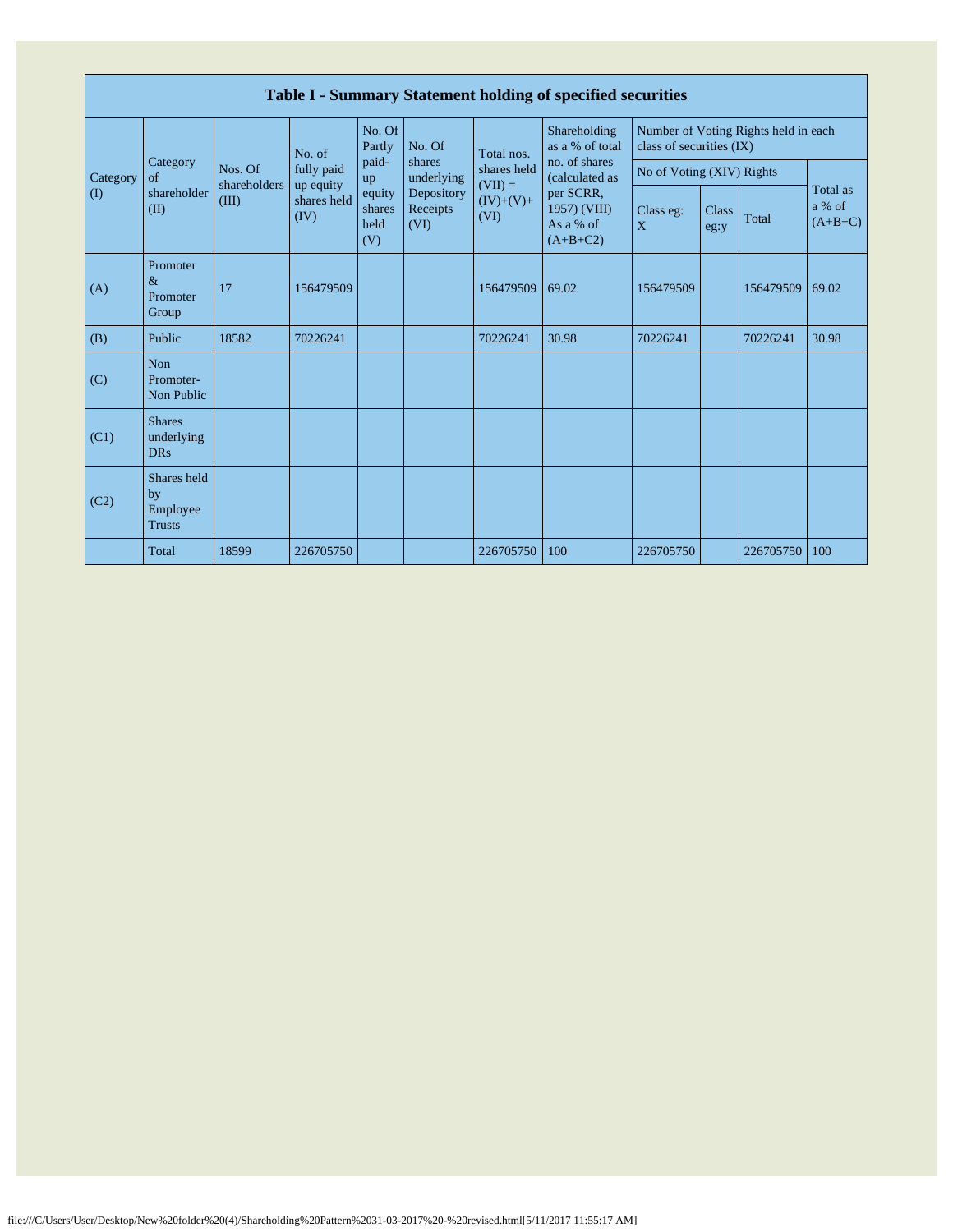|                         |                                                |                                                                                                     |                                       |                                                                                                               | Table I - Summary Statement holding of specified securities                                                                                                                    |                                        |                                                         |                                                                               |                                                       |                                       |
|-------------------------|------------------------------------------------|-----------------------------------------------------------------------------------------------------|---------------------------------------|---------------------------------------------------------------------------------------------------------------|--------------------------------------------------------------------------------------------------------------------------------------------------------------------------------|----------------------------------------|---------------------------------------------------------|-------------------------------------------------------------------------------|-------------------------------------------------------|---------------------------------------|
| Category<br>$($ $($ $)$ | Category<br>of<br>shareholder<br>(II)          | No. Of<br><b>Shares</b><br>Underlying<br>Outstanding<br>convertible<br>securities<br>$(X_i)$<br>(X) | No. of<br><b>Shares</b><br>Underlying | No. Of Shares<br>Underlying<br>Outstanding<br>convertible<br>securities and<br>No. Of<br>Warrants (Xi)<br>(a) | Shareholding, as a %<br>assuming full<br>conversion of<br>convertible securities (<br>as a percentage of<br>diluted share capital)<br>$(XI)=(VII)+(X) As a$<br>% of $(A+B+C2)$ | Number of<br>Locked in<br>shares (XII) |                                                         | Number of<br><b>Shares</b><br>pledged or<br>otherwise<br>encumbered<br>(XIII) |                                                       | Number of<br>equity shares<br>held in |
|                         |                                                |                                                                                                     | Outstanding<br><b>Warrants</b>        |                                                                                                               |                                                                                                                                                                                | No.<br>(a)                             | As a<br>$%$ of<br>total<br><b>Shares</b><br>held<br>(b) | No.<br>(a)                                                                    | As a<br>% of<br>total<br><b>Shares</b><br>held<br>(b) | dematerialized<br>form $(XIV)$        |
| (A)                     | Promoter<br>$\&$<br>Promoter<br>Group          |                                                                                                     |                                       |                                                                                                               | 69.02                                                                                                                                                                          |                                        |                                                         |                                                                               |                                                       | 156479509                             |
| (B)                     | Public                                         |                                                                                                     |                                       |                                                                                                               | 30.98                                                                                                                                                                          |                                        |                                                         |                                                                               |                                                       | 63821911                              |
| (C)                     | <b>Non</b><br>Promoter-<br>Non Public          |                                                                                                     |                                       |                                                                                                               |                                                                                                                                                                                |                                        |                                                         |                                                                               |                                                       |                                       |
| (C1)                    | <b>Shares</b><br>underlying<br><b>DRs</b>      |                                                                                                     |                                       |                                                                                                               |                                                                                                                                                                                |                                        |                                                         |                                                                               |                                                       |                                       |
| (C2)                    | Shares held<br>by<br>Employee<br><b>Trusts</b> |                                                                                                     |                                       |                                                                                                               |                                                                                                                                                                                |                                        |                                                         |                                                                               |                                                       |                                       |
|                         | Total                                          |                                                                                                     |                                       |                                                                                                               | 100                                                                                                                                                                            |                                        |                                                         |                                                                               |                                                       | 220301420                             |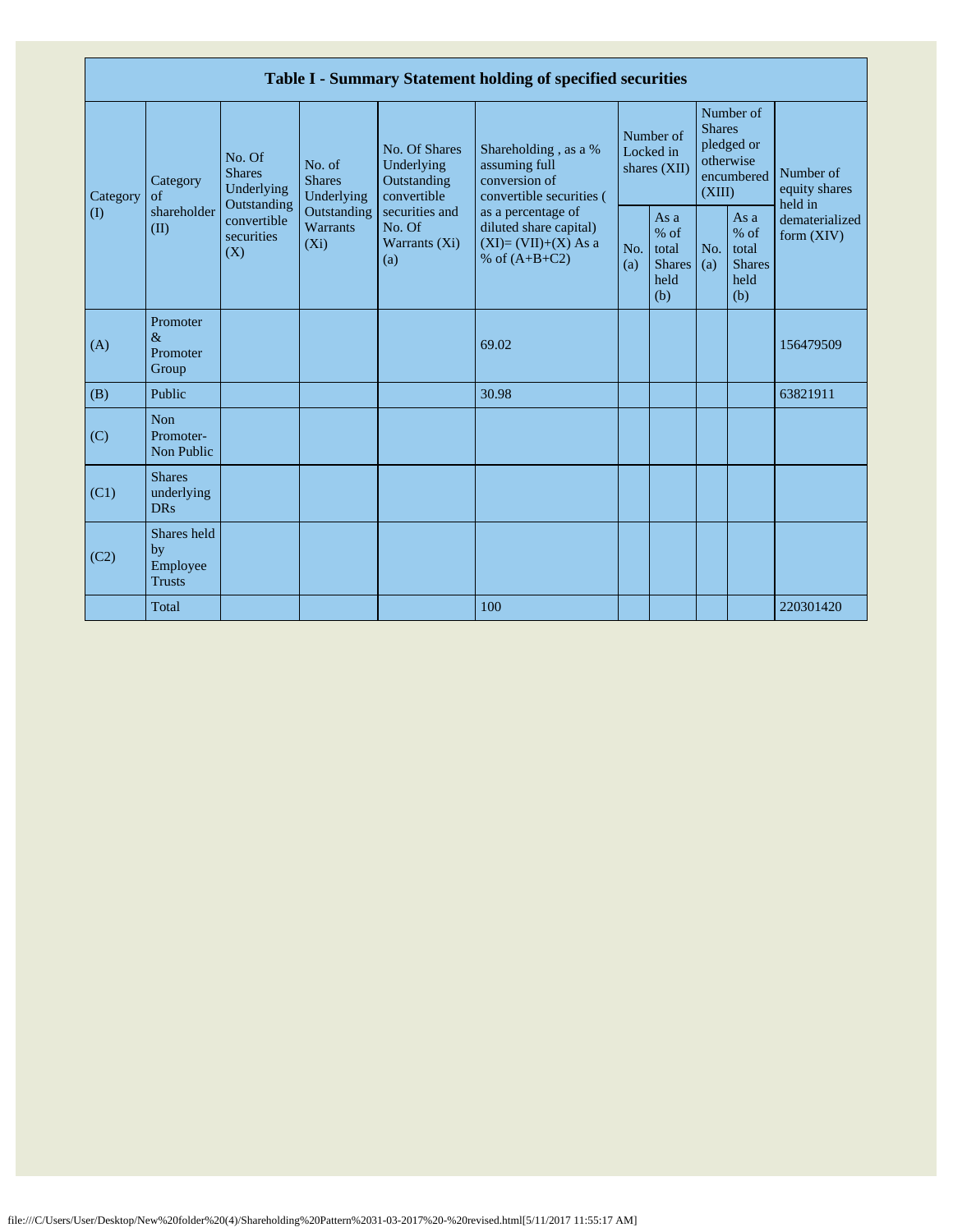|                                                                                                | Table II - Statement showing shareholding pattern of the Promoter and Promoter Group                                |                                  |                                                          |                                                |                                                                  |                                  |                                                                           |                           |               |                                      |                                           |
|------------------------------------------------------------------------------------------------|---------------------------------------------------------------------------------------------------------------------|----------------------------------|----------------------------------------------------------|------------------------------------------------|------------------------------------------------------------------|----------------------------------|---------------------------------------------------------------------------|---------------------------|---------------|--------------------------------------|-------------------------------------------|
|                                                                                                |                                                                                                                     |                                  |                                                          | No.<br><b>Of</b>                               |                                                                  |                                  | Shareholding<br>as a % of                                                 | class of securities (IX)  |               | Number of Voting Rights held in each |                                           |
|                                                                                                | Category &<br>Name of the<br>Shareholders (I)                                                                       | Nos. Of<br>shareholders<br>(III) | No. of<br>fully paid<br>up equity<br>shares held<br>(IV) | Partly                                         | No. Of<br>shares<br>underlying<br>Depository<br>Receipts<br>(VI) | Total nos.<br>shares held        | total no. of<br>shares                                                    | No of Voting (XIV) Rights |               |                                      | Total                                     |
| Sr.                                                                                            |                                                                                                                     |                                  |                                                          | paid-<br>up<br>equity<br>shares<br>held<br>(V) |                                                                  | $(VII) =$<br>$(IV)+(V)+$<br>(VI) | (calculated<br>as per<br>SCRR,<br>1957) (VIII)<br>As a % of<br>$(A+B+C2)$ | Class eg:<br>$\mathbf X$  | Class<br>eg:y | Total                                | as a %<br>of<br>Total<br>Voting<br>rights |
| $\mathbf{A}$                                                                                   | Table II - Statement showing shareholding pattern of the Promoter and Promoter Group                                |                                  |                                                          |                                                |                                                                  |                                  |                                                                           |                           |               |                                      |                                           |
| (1)                                                                                            | Indian                                                                                                              |                                  |                                                          |                                                |                                                                  |                                  |                                                                           |                           |               |                                      |                                           |
| (a)                                                                                            | Individuals/Hindu<br>undivided Family                                                                               | 9                                | 66220459                                                 |                                                |                                                                  | 66220459                         | 29.21                                                                     | 66220459                  |               | 66220459                             | 29.21                                     |
| (d)                                                                                            | Any Other<br>(specify)                                                                                              | $\bf 8$                          | 90259050                                                 |                                                |                                                                  | 90259050                         | 39.81                                                                     | 90259050                  |               | 90259050                             | 39.81                                     |
| Sub-Total<br>(A)(1)                                                                            |                                                                                                                     | 17                               | 156479509                                                |                                                |                                                                  | 156479509                        | 69.02                                                                     | 156479509                 |               | 156479509                            | 69.02                                     |
| (2)                                                                                            | Foreign                                                                                                             |                                  |                                                          |                                                |                                                                  |                                  |                                                                           |                           |               |                                      |                                           |
| Total<br>Shareholding<br>of Promoter<br>and<br>Promoter<br>Group $(A)=$<br>$(A)(1)+(A)$<br>(2) |                                                                                                                     | 17                               | 156479509                                                |                                                |                                                                  | 156479509                        | 69.02                                                                     | 156479509                 |               | 156479509                            | 69.02                                     |
| $\, {\bf B}$                                                                                   | Table III - Statement showing shareholding pattern of the Public shareholder                                        |                                  |                                                          |                                                |                                                                  |                                  |                                                                           |                           |               |                                      |                                           |
| (1)                                                                                            | Institutions                                                                                                        |                                  |                                                          |                                                |                                                                  |                                  |                                                                           |                           |               |                                      |                                           |
| (a)                                                                                            | <b>Mutual Funds</b>                                                                                                 | $\mathfrak z$                    | 20620                                                    |                                                |                                                                  | 20620                            | 0.01                                                                      | 20620                     |               | 20620                                | 0.01                                      |
| (f)                                                                                            | Financial<br>Institutions/<br><b>Banks</b>                                                                          | $\sqrt{5}$                       | 19500                                                    |                                                |                                                                  | 19500                            | 0.01                                                                      | 19500                     |               | 19500                                | 0.01                                      |
| Sub-Total<br>(B)(1)                                                                            |                                                                                                                     | 8                                | 40120                                                    |                                                |                                                                  | 40120                            | 0.02                                                                      | 40120                     |               | 40120                                | 0.02                                      |
| (3)                                                                                            | Non-institutions                                                                                                    |                                  |                                                          |                                                |                                                                  |                                  |                                                                           |                           |               |                                      |                                           |
| (a(i))                                                                                         | Individuals -<br>i.Individual<br>shareholders<br>holding nominal<br>share capital up<br>to Rs. 2 lakhs.             | 17321                            | 50104453                                                 |                                                |                                                                  | 50104453                         | 22.1                                                                      | 50104453                  |               | 50104453                             | 22.1                                      |
| (a(ii))                                                                                        | Individuals - ii.<br>Individual<br>shareholders<br>holding nominal<br>share capital in<br>excess of Rs. 2<br>lakhs. | 12                               | 3797478                                                  |                                                |                                                                  | 3797478                          | 1.68                                                                      | 3797478                   |               | 3797478                              | 1.68                                      |
| (e)                                                                                            | Any Other<br>(specify)                                                                                              | 1241                             | 16284190                                                 |                                                |                                                                  | 16284190                         | 7.18                                                                      | 16284190                  |               | 16284190                             | 7.18                                      |
| Sub-Total<br>(B)(3)                                                                            |                                                                                                                     | 18574                            | 70186121                                                 |                                                |                                                                  | 70186121                         | 30.96                                                                     | 70186121                  |               | 70186121                             | 30.96                                     |
| <b>Total Public</b><br>Shareholding                                                            |                                                                                                                     |                                  |                                                          |                                                |                                                                  |                                  |                                                                           |                           |               |                                      |                                           |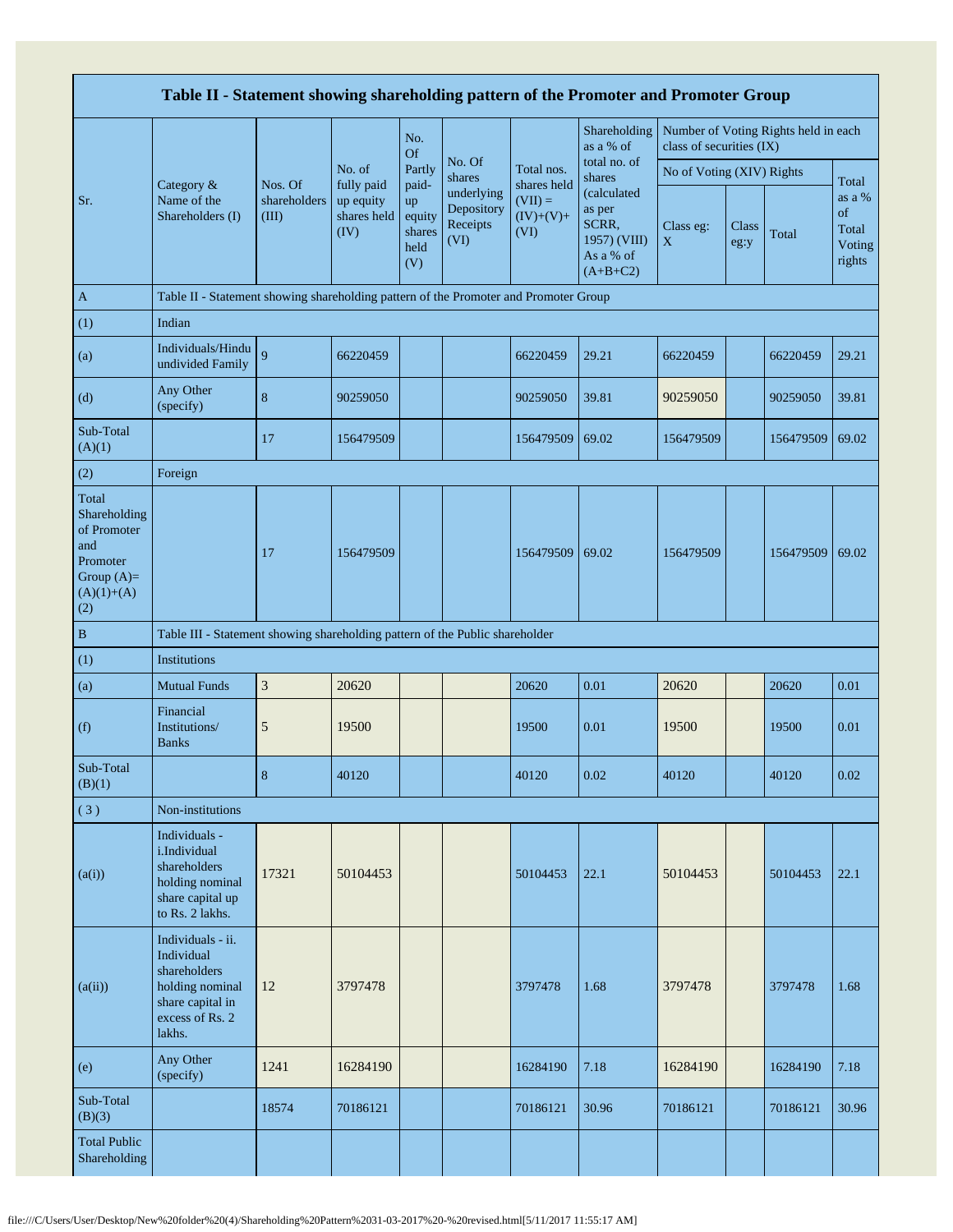| $(B)=(B)(1)+$<br>$(B)(2)+(B)$<br>(3) | 18582                                                                                         | 70226241  |  |  | 70226241  | 30.98 | 70226241  |  | 70226241  | 30.98      |  |
|--------------------------------------|-----------------------------------------------------------------------------------------------|-----------|--|--|-----------|-------|-----------|--|-----------|------------|--|
|                                      | Table IV - Statement showing shareholding pattern of the Non Promoter- Non Public shareholder |           |  |  |           |       |           |  |           |            |  |
| Total (<br>$A+B+C2$ )                | 18599                                                                                         | 226705750 |  |  | 226705750 | 100   | 226705750 |  | 226705750 | <b>100</b> |  |
| Total<br>$(A+B+C)$                   | 18599                                                                                         | 226705750 |  |  | 226705750 | 100   | 226705750 |  | 226705750 | 100        |  |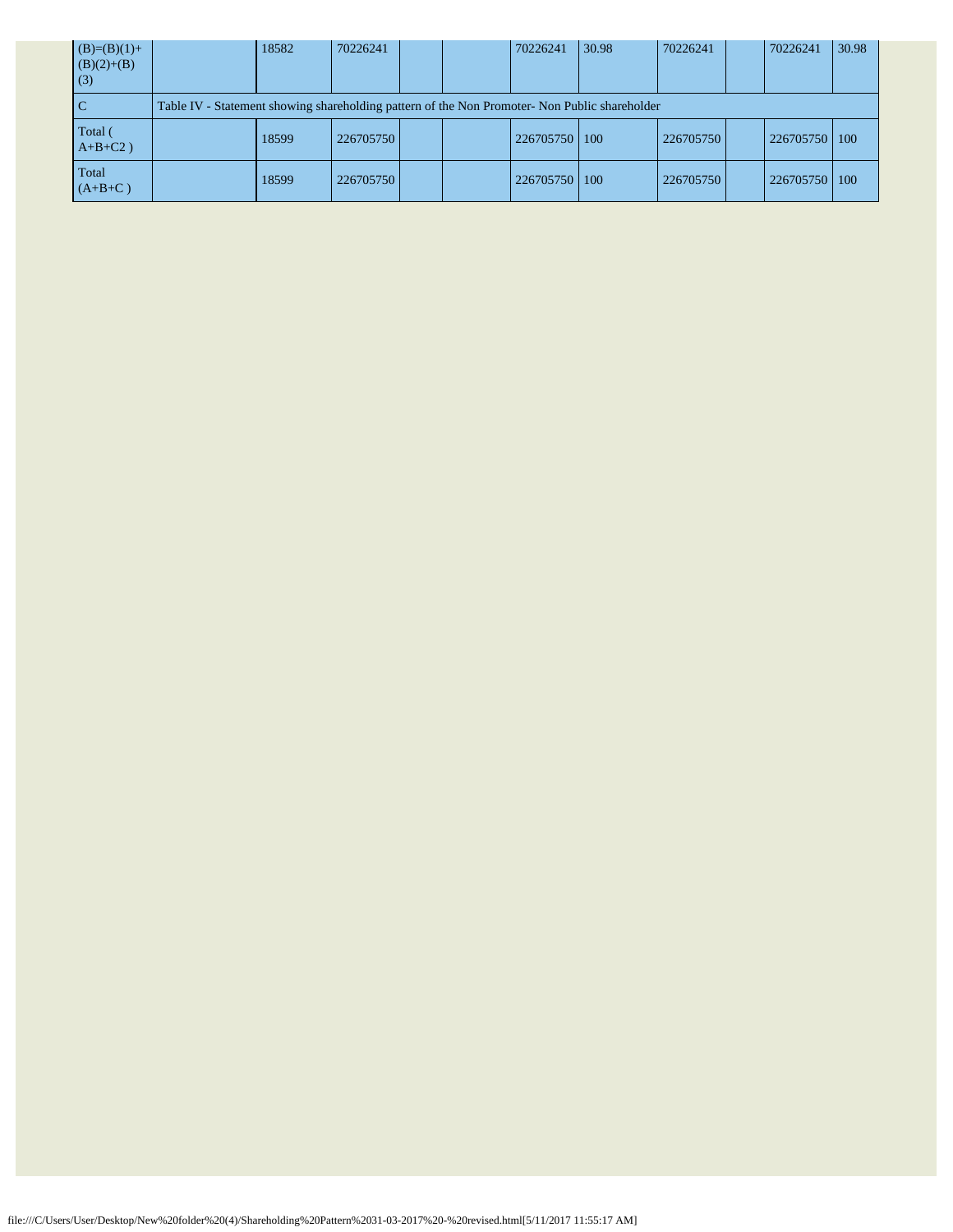|                                                                                         | Table II - Statement showing shareholding pattern of the Promoter and Promoter Group |                                                                                                   |                                            |                                                                                               |                                        |                                                         |                                                                               |                                                         |                                       |  |  |  |
|-----------------------------------------------------------------------------------------|--------------------------------------------------------------------------------------|---------------------------------------------------------------------------------------------------|--------------------------------------------|-----------------------------------------------------------------------------------------------|----------------------------------------|---------------------------------------------------------|-------------------------------------------------------------------------------|---------------------------------------------------------|---------------------------------------|--|--|--|
|                                                                                         | No. Of<br><b>Shares</b><br>Underlying                                                | No. of<br><b>Shares</b><br>Underlying                                                             | No. Of Shares<br>Underlying<br>Outstanding | Shareholding, as a %<br>assuming full conversion of<br>convertible securities (as a           | Number of<br>Locked in<br>shares (XII) |                                                         | Number of<br><b>Shares</b><br>pledged or<br>otherwise<br>encumbered<br>(XIII) |                                                         | Number of<br>equity shares<br>held in |  |  |  |
| Sr.                                                                                     | Outstanding<br>convertible<br>securities<br>(X)                                      | convertible<br>Outstanding<br>securities and<br>Warrants<br>No. Of Warrants<br>$(X_i)$<br>(Xi)(a) |                                            | percentage of diluted share<br>capital) $(XI)=(VII)+(X) As$<br>a % of $(A+B+C2)$              |                                        | As a<br>$%$ of<br>total<br><b>Shares</b><br>held<br>(b) | No.<br>(a)                                                                    | As a<br>$%$ of<br>total<br><b>Shares</b><br>held<br>(b) | dematerialized<br>form $(XIV)$        |  |  |  |
| $\mathbf{A}$                                                                            |                                                                                      |                                                                                                   |                                            | Table II - Statement showing shareholding pattern of the Promoter and Promoter Group          |                                        |                                                         |                                                                               |                                                         |                                       |  |  |  |
| (1)                                                                                     | Indian                                                                               |                                                                                                   |                                            |                                                                                               |                                        |                                                         |                                                                               |                                                         |                                       |  |  |  |
| (a)                                                                                     |                                                                                      |                                                                                                   |                                            | 29.21                                                                                         |                                        |                                                         |                                                                               |                                                         | 66220459                              |  |  |  |
| (d)                                                                                     |                                                                                      |                                                                                                   |                                            | 39.81                                                                                         |                                        |                                                         |                                                                               |                                                         | 90259050                              |  |  |  |
| Sub-Total (A)<br>(1)                                                                    |                                                                                      |                                                                                                   |                                            | 69.02                                                                                         |                                        |                                                         |                                                                               |                                                         | 156479509                             |  |  |  |
| (2)                                                                                     | Foreign                                                                              |                                                                                                   |                                            |                                                                                               |                                        |                                                         |                                                                               |                                                         |                                       |  |  |  |
| Total<br>Shareholding<br>of Promoter<br>and Promoter<br>Group $(A)=$<br>$(A)(1)+(A)(2)$ |                                                                                      |                                                                                                   |                                            | 69.02                                                                                         |                                        |                                                         |                                                                               |                                                         | 156479509                             |  |  |  |
| $\, {\bf B}$                                                                            |                                                                                      |                                                                                                   |                                            | Table III - Statement showing shareholding pattern of the Public shareholder                  |                                        |                                                         |                                                                               |                                                         |                                       |  |  |  |
| (1)                                                                                     | Institutions                                                                         |                                                                                                   |                                            |                                                                                               |                                        |                                                         |                                                                               |                                                         |                                       |  |  |  |
| (a)                                                                                     |                                                                                      |                                                                                                   |                                            | 0.01                                                                                          |                                        |                                                         |                                                                               |                                                         | 8870                                  |  |  |  |
| (f)                                                                                     |                                                                                      |                                                                                                   |                                            | 0.01                                                                                          |                                        |                                                         |                                                                               |                                                         | 9250                                  |  |  |  |
| Sub-Total (B)<br>(1)                                                                    |                                                                                      |                                                                                                   |                                            | 0.02                                                                                          |                                        |                                                         |                                                                               |                                                         | 18120                                 |  |  |  |
| (3)                                                                                     | Non-institutions                                                                     |                                                                                                   |                                            |                                                                                               |                                        |                                                         |                                                                               |                                                         |                                       |  |  |  |
| (a(i))                                                                                  |                                                                                      |                                                                                                   |                                            | 22.1                                                                                          |                                        |                                                         |                                                                               |                                                         | 43856613                              |  |  |  |
| (a(ii))                                                                                 |                                                                                      |                                                                                                   |                                            | 1.68                                                                                          |                                        |                                                         |                                                                               |                                                         | 3797478                               |  |  |  |
| (e)                                                                                     |                                                                                      |                                                                                                   |                                            | 7.18                                                                                          |                                        |                                                         |                                                                               |                                                         | 16149700                              |  |  |  |
| Sub-Total (B)<br>(3)                                                                    |                                                                                      |                                                                                                   |                                            | 30.96                                                                                         |                                        |                                                         |                                                                               |                                                         | 63803791                              |  |  |  |
| <b>Total Public</b><br>Shareholding<br>$(B)=(B)(1)+$<br>$(B)(2)+(B)(3)$                 |                                                                                      |                                                                                                   |                                            | 30.98                                                                                         |                                        |                                                         |                                                                               |                                                         | 63821911                              |  |  |  |
| ${\bf C}$                                                                               |                                                                                      |                                                                                                   |                                            | Table IV - Statement showing shareholding pattern of the Non Promoter- Non Public shareholder |                                        |                                                         |                                                                               |                                                         |                                       |  |  |  |
| Total (<br>$A+B+C2$ )                                                                   |                                                                                      |                                                                                                   |                                            | 100                                                                                           |                                        |                                                         |                                                                               |                                                         | 220301420                             |  |  |  |
| Total $(A+B+C)$                                                                         |                                                                                      |                                                                                                   |                                            | 100                                                                                           |                                        |                                                         |                                                                               |                                                         | 220301420                             |  |  |  |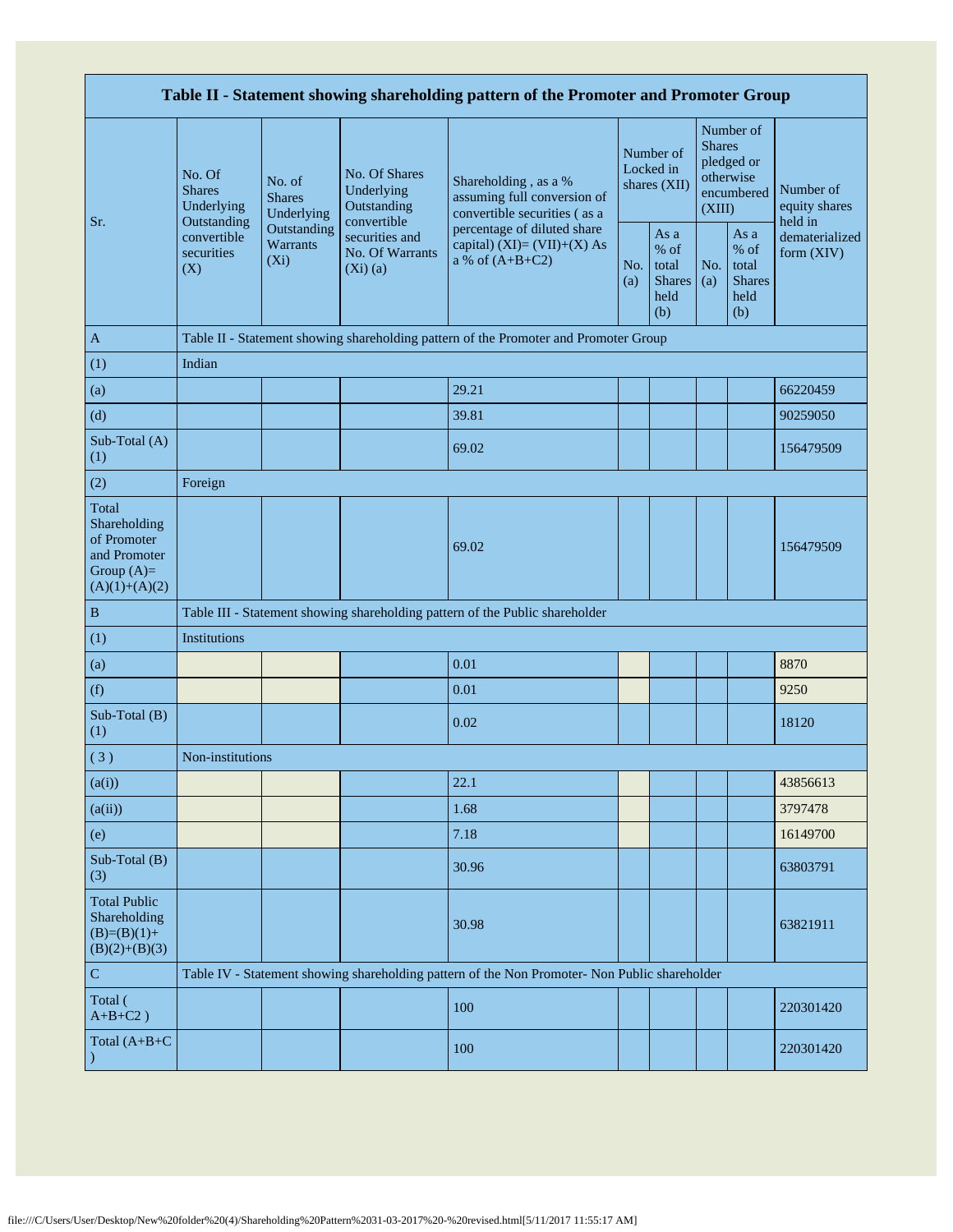|                                                                                                                                                                                 | <b>Individuals/Hindu undivided Family</b> |                                                               |                |                            |              |                         |                                    |  |  |  |  |  |
|---------------------------------------------------------------------------------------------------------------------------------------------------------------------------------|-------------------------------------------|---------------------------------------------------------------|----------------|----------------------------|--------------|-------------------------|------------------------------------|--|--|--|--|--|
| Searial No.                                                                                                                                                                     | $\mathbf{1}$                              | $\overline{2}$                                                | $\mathfrak{Z}$ | $\overline{4}$             | $\sqrt{5}$   | 6                       | $\boldsymbol{7}$                   |  |  |  |  |  |
| Name of the<br>Shareholders (I)                                                                                                                                                 | Umeshkumar<br><b>Nandlal More</b>         | Niraj Kumar<br>More                                           | Premlata More  | Aman<br>Nirajkumar<br>More | Pallavi More | Niraj Kumar<br>More Huf | Rameshkumar<br>Radhakishan<br>More |  |  |  |  |  |
| PAN(II)                                                                                                                                                                         | AACPM6443R                                | AADPM7225Q                                                    | AANPM5792L     | CNYPM7177D                 | AEDPM0567P   | AAAHN2180A              | AADPM7235N                         |  |  |  |  |  |
| No. of fully paid<br>up equity shares<br>held (IV)                                                                                                                              | 22805999                                  | 17852106                                                      | 12724455       | 4654500                    | 3149409      | 173650                  | 21600                              |  |  |  |  |  |
| No. Of Partly<br>paid-up equity<br>shares held (V)                                                                                                                              |                                           |                                                               |                |                            |              |                         |                                    |  |  |  |  |  |
| No. Of shares<br>underlying<br>Depository<br>Receipts (VI)                                                                                                                      |                                           |                                                               |                |                            |              |                         |                                    |  |  |  |  |  |
| Total nos. shares<br>held $(VII) =$<br>$(IV)+(V)+(VI)$                                                                                                                          | 22805999                                  | 17852106                                                      | 12724455       | 4654500                    | 3149409      | 173650                  | 21600                              |  |  |  |  |  |
| Shareholding as a<br>% of total no. of<br>shares (calculated<br>as per SCRR,<br>1957) (VIII) As a<br>% of $(A+B+C2)$                                                            | 10.06                                     | 7.87                                                          | 5.61           | 2.05                       | 1.39         | 0.08                    | 0.01                               |  |  |  |  |  |
|                                                                                                                                                                                 |                                           | Number of Voting Rights held in each class of securities (IX) |                |                            |              |                         |                                    |  |  |  |  |  |
| Class eg:X                                                                                                                                                                      | 22805999                                  | 17852106                                                      | 12724455       | 4654500                    | 3149409      | 173650                  | 21600                              |  |  |  |  |  |
| Class eg:y                                                                                                                                                                      |                                           |                                                               |                |                            |              |                         |                                    |  |  |  |  |  |
| Total                                                                                                                                                                           | 22805999                                  | 17852106                                                      | 12724455       | 4654500                    | 3149409      | 173650                  | 21600                              |  |  |  |  |  |
| Total as a % of<br><b>Total Voting</b><br>rights                                                                                                                                | 10.06                                     | 7.87                                                          | 5.61           | 2.05                       | 1.39         | 0.08                    | 0.01                               |  |  |  |  |  |
| No. Of Shares<br>Underlying<br>Outstanding<br>convertible<br>securities $(X)$                                                                                                   |                                           |                                                               |                |                            |              |                         |                                    |  |  |  |  |  |
| No. of Shares<br>Underlying<br>Outstanding<br>Warrants (Xi)                                                                                                                     |                                           |                                                               |                |                            |              |                         |                                    |  |  |  |  |  |
| No. Of Shares<br>Underlying<br>Outstanding<br>convertible<br>securities and<br>No. Of Warrants<br>$(Xi)$ $(a)$                                                                  |                                           |                                                               |                |                            |              |                         |                                    |  |  |  |  |  |
| Shareholding, as<br>a % assuming<br>full conversion of<br>convertible<br>securities (as a<br>percentage of<br>diluted share<br>capital) $(XI)=$<br>$(VII)+(Xi)(a) As$<br>a % of | 10.06                                     | 7.87                                                          | 5.61           | 2.05                       | 1.39         | 0.08                    | 0.01                               |  |  |  |  |  |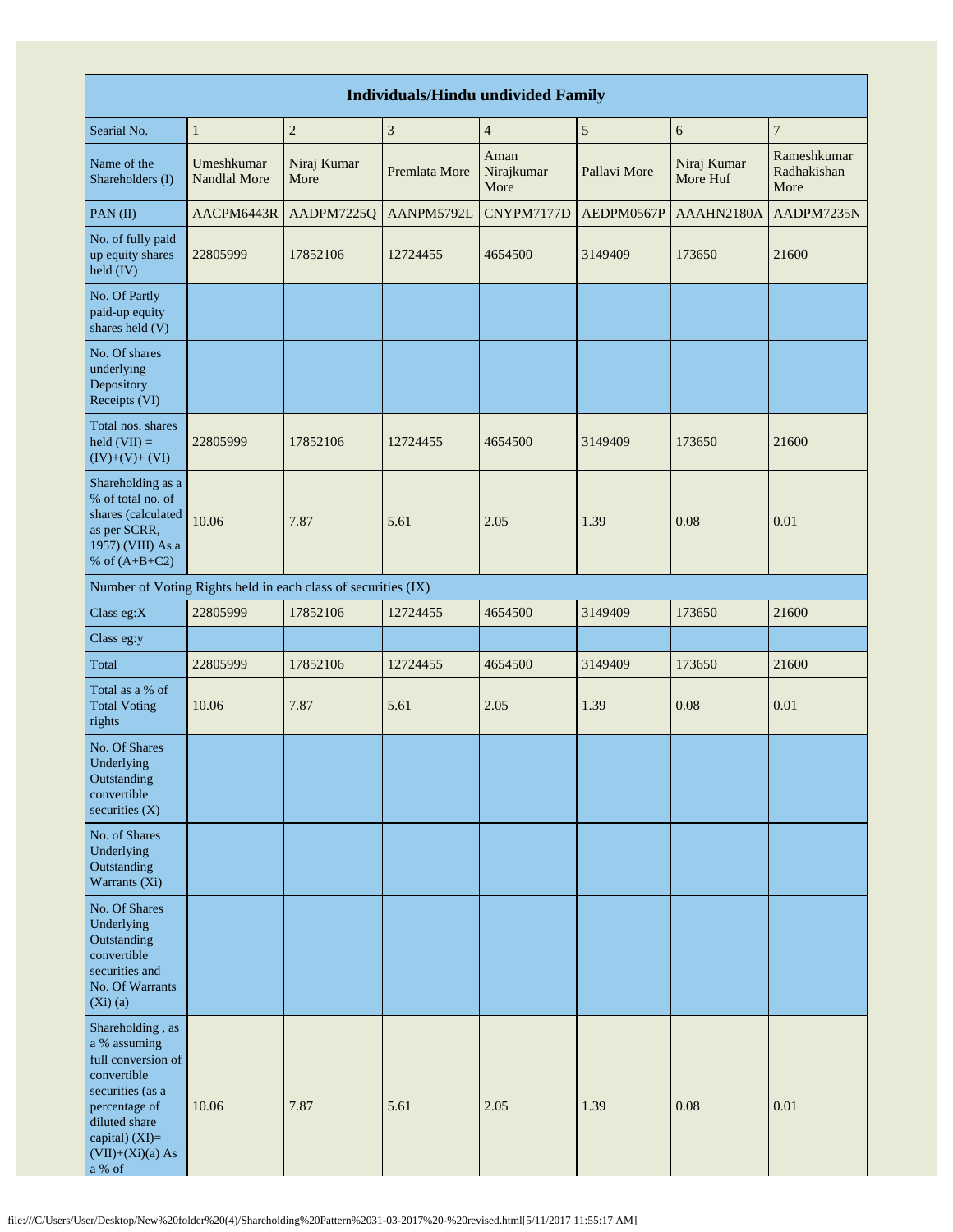| $(A+B+C2)$                                                           |          |          |          |         |         |        |       |  |  |  |  |
|----------------------------------------------------------------------|----------|----------|----------|---------|---------|--------|-------|--|--|--|--|
| Number of Locked in shares (XII)                                     |          |          |          |         |         |        |       |  |  |  |  |
| No. $(a)$                                                            |          |          |          |         |         |        |       |  |  |  |  |
| As a % of total<br>Shares held (b)                                   |          |          |          |         |         |        |       |  |  |  |  |
| Number of Shares pledged or otherwise encumbered (XIII)              |          |          |          |         |         |        |       |  |  |  |  |
| No. $(a)$                                                            |          |          |          |         |         |        |       |  |  |  |  |
| As a % of total<br>Shares held (b)                                   |          |          |          |         |         |        |       |  |  |  |  |
| Number of equity<br>shares held in<br>dematerialized<br>form $(XIV)$ | 22805999 | 17852106 | 12724455 | 4654500 | 3149409 | 173650 | 21600 |  |  |  |  |
| Reason for not providing PAN                                         |          |          |          |         |         |        |       |  |  |  |  |
| Reason for not<br>providing PAN                                      |          |          |          |         |         |        |       |  |  |  |  |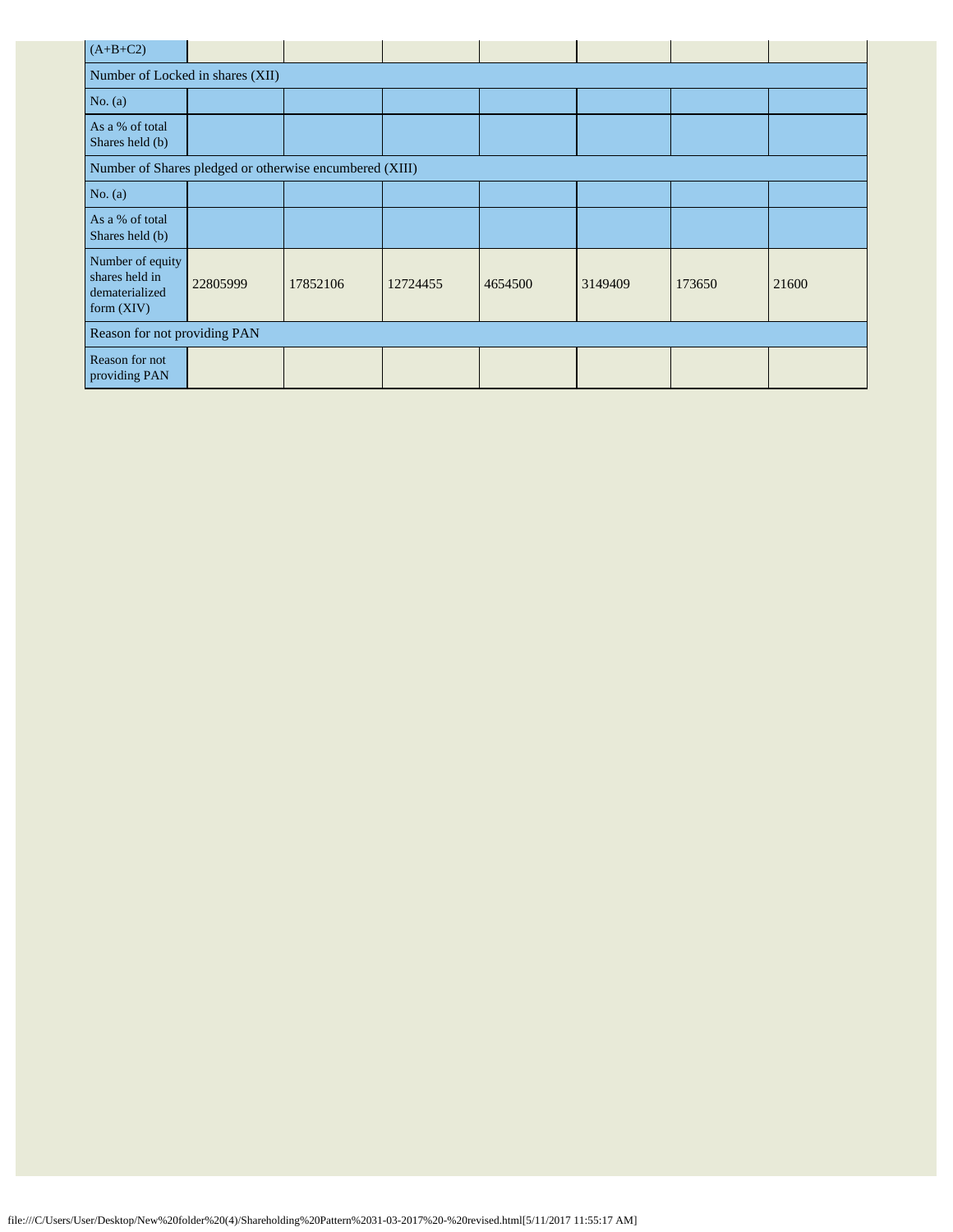|                                                                                                                                                                                                                              |                                                               | <b>Individuals/Hindu undivided Family</b> |                       |
|------------------------------------------------------------------------------------------------------------------------------------------------------------------------------------------------------------------------------|---------------------------------------------------------------|-------------------------------------------|-----------------------|
| Searial No.                                                                                                                                                                                                                  | $\,8\,$                                                       | $\overline{9}$                            |                       |
| Name of the<br>Shareholders (I)                                                                                                                                                                                              | Vinod R Haritwal                                              | Yash More                                 | Click here to go back |
| PAN(II)                                                                                                                                                                                                                      | AAAPH0577K                                                    | CNYPM7175B                                | Total                 |
| No. of fully paid<br>up equity shares<br>$\text{held (IV)}$                                                                                                                                                                  | 3120                                                          | 4835620                                   | 66220459              |
| No. Of Partly paid-<br>up equity shares<br>held (V)                                                                                                                                                                          |                                                               |                                           |                       |
| No. Of shares<br>underlying<br>Depository<br>Receipts (VI)                                                                                                                                                                   |                                                               |                                           |                       |
| Total nos. shares<br>held $(VII) = (IV) +$<br>$(V) + (VI)$                                                                                                                                                                   | 3120                                                          | 4835620                                   | 66220459              |
| Shareholding as a<br>% of total no. of<br>shares (calculated<br>as per SCRR,<br>1957) (VIII) As a<br>% of $(A+B+C2)$                                                                                                         | $\overline{0}$                                                | 2.13                                      | 29.21                 |
|                                                                                                                                                                                                                              | Number of Voting Rights held in each class of securities (IX) |                                           |                       |
| Class eg:X                                                                                                                                                                                                                   | 3120                                                          | 4835620                                   | 66220459              |
| Class eg:y                                                                                                                                                                                                                   |                                                               |                                           |                       |
| Total                                                                                                                                                                                                                        | 3120                                                          | 4835620                                   | 66220459              |
| Total as a % of<br><b>Total Voting rights</b>                                                                                                                                                                                | $\overline{0}$                                                | 2.13                                      | 29.21                 |
| No. Of Shares<br>Underlying<br>Outstanding<br>convertible<br>securities (X)                                                                                                                                                  |                                                               |                                           |                       |
| No. of Shares<br>Underlying<br>Outstanding<br>Warrants (Xi)                                                                                                                                                                  |                                                               |                                           |                       |
| No. Of Shares<br>Underlying<br>Outstanding<br>convertible<br>securities and No.<br>Of Warrants (Xi)<br>(a)                                                                                                                   |                                                               |                                           |                       |
| Shareholding, as a<br>% assuming full<br>conversion of<br>convertible<br>securities (as a<br>percentage of<br>diluted share<br>capital) (XI)=<br>$(VII)+(Xi)(a)$ As a<br>% of $(A+B+C2)$<br>Number of Locked in shares (XII) | $\mathbf{0}$                                                  | 2.13                                      | 29.21                 |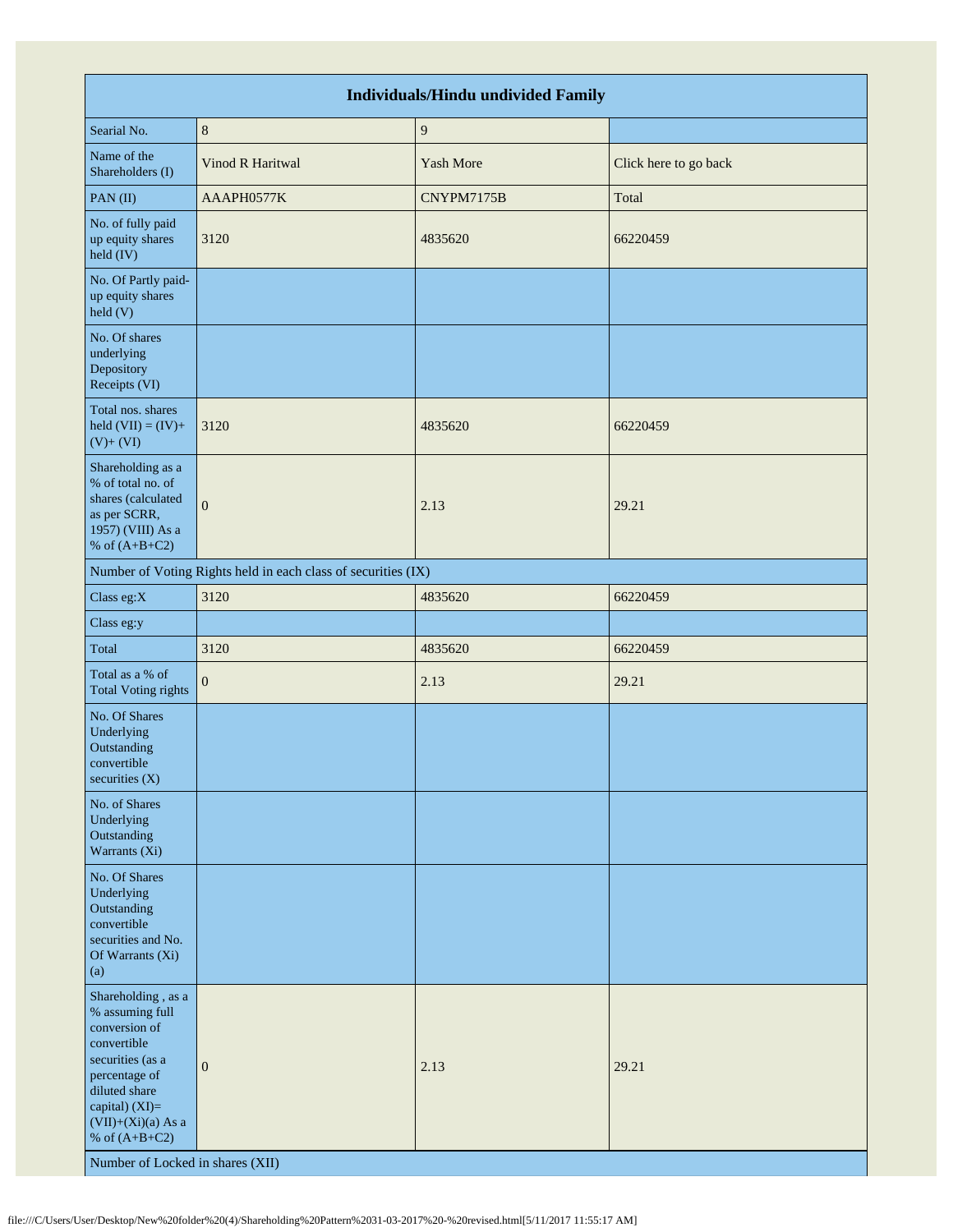| No. $(a)$                                                            |                                                         |         |          |
|----------------------------------------------------------------------|---------------------------------------------------------|---------|----------|
| As a % of total<br>Shares held (b)                                   |                                                         |         |          |
|                                                                      | Number of Shares pledged or otherwise encumbered (XIII) |         |          |
| No. $(a)$                                                            |                                                         |         |          |
| As a % of total<br>Shares held (b)                                   |                                                         |         |          |
| Number of equity<br>shares held in<br>dematerialized<br>form $(XIV)$ | 3120                                                    | 4835620 | 66220459 |
| Reason for not providing PAN                                         |                                                         |         |          |
| Reason for not<br>providing PAN                                      |                                                         |         |          |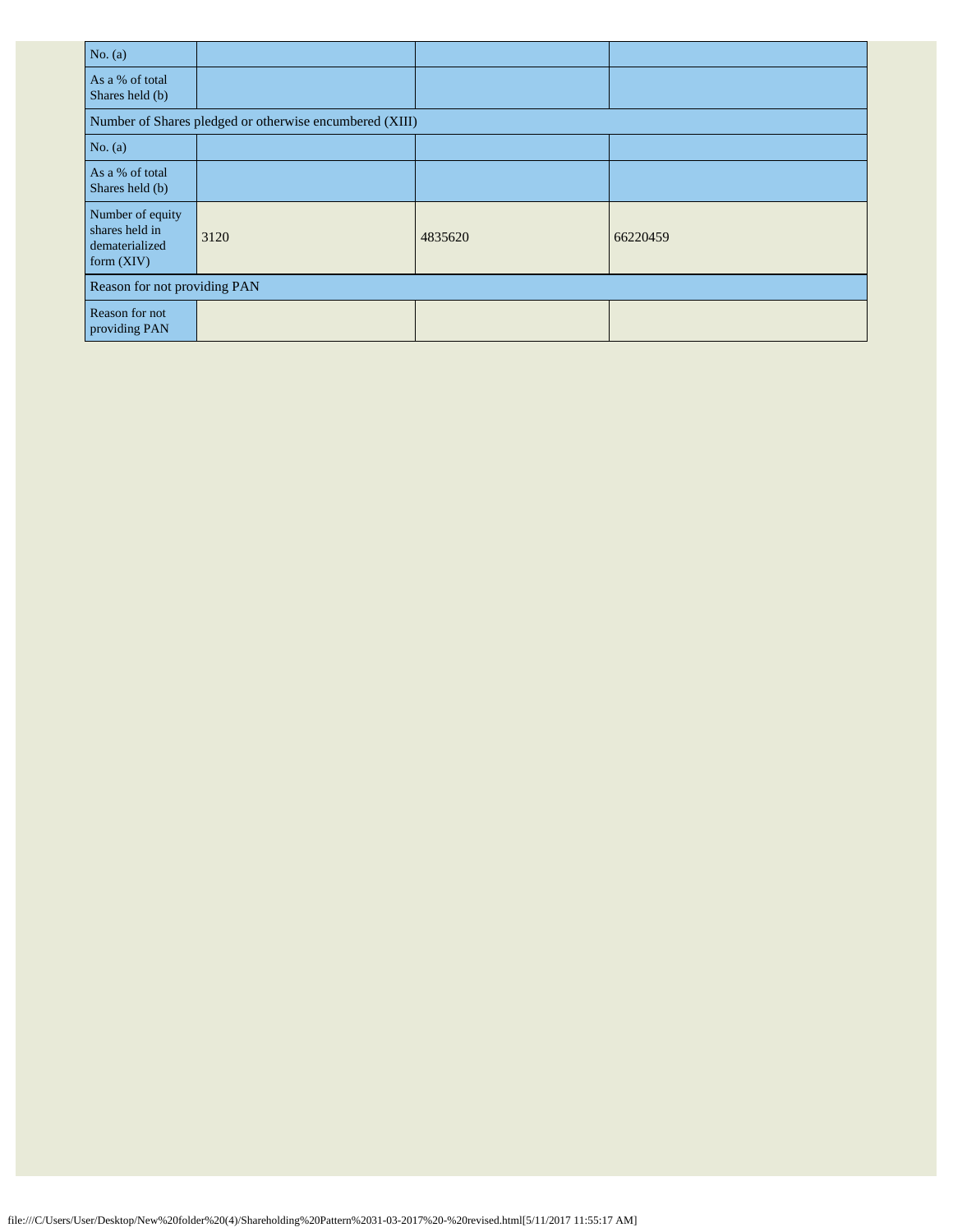| Any Other (specify)                                                                                                  |                             |                             |                                                        |                            |                               |                            |                               |  |  |  |  |
|----------------------------------------------------------------------------------------------------------------------|-----------------------------|-----------------------------|--------------------------------------------------------|----------------------------|-------------------------------|----------------------------|-------------------------------|--|--|--|--|
| Searial No.                                                                                                          | $\mathbf{1}$                | $\overline{c}$              | 3                                                      | $\overline{4}$             | 5                             | 6                          | $\boldsymbol{7}$              |  |  |  |  |
| Category                                                                                                             | Person Acting<br>in Concert | Person Acting<br>in Concert | <b>Bodies</b><br>Corporate                             | <b>Bodies</b><br>Corporate | <b>Bodies</b><br>Corporate    | <b>Bodies</b><br>Corporate | <b>Bodies</b><br>Corporate    |  |  |  |  |
| Name of the<br>Shareholders (I)                                                                                      | Shivani<br>Rajgarhia        | Manisha<br>Dujodwala        | <b>Poona Bottling</b><br>Company<br>Private<br>Limited | Ridhi Sidhi Ltd            | Growel<br>Projects<br>Limited | Radhakishan<br>Nandlal Llp | Waluj<br><b>Beverages</b> Llp |  |  |  |  |
| PAN(II)                                                                                                              | AADPR1328M                  | AABPD3368F                  | AABCP0317K                                             | AAACR3412N                 | AACCG2638M                    | AASFR8892B                 | AACFW2555L                    |  |  |  |  |
| No. of the<br>Shareholders (I)                                                                                       | 1                           | $\mathbf{1}$                | $\mathbf{1}$                                           | 1                          | 1                             | $\mathbf{1}$               | $\mathbf{1}$                  |  |  |  |  |
| No. of fully paid<br>up equity shares<br>$\text{held (IV)}$                                                          | 695000                      | 582500                      | 42500050                                               | 32359000                   | 12558000                      | 1088120                    | 296380                        |  |  |  |  |
| No. Of Partly paid-<br>up equity shares<br>$\text{held}$ (V)                                                         |                             |                             |                                                        |                            |                               |                            |                               |  |  |  |  |
| No. Of shares<br>underlying<br>Depository<br>Receipts (VI)                                                           |                             |                             |                                                        |                            |                               |                            |                               |  |  |  |  |
| Total nos. shares<br>held $(VII) = (IV) +$<br>$(V)+(VI)$                                                             | 695000                      | 582500                      | 42500050                                               | 32359000                   | 12558000                      | 1088120                    | 296380                        |  |  |  |  |
| Shareholding as a<br>% of total no. of<br>shares (calculated<br>as per SCRR,<br>1957) (VIII) As a<br>% of $(A+B+C2)$ | 0.31                        | 0.26                        | 18.75                                                  | 14.27                      | 5.54                          | 0.48                       | 0.13                          |  |  |  |  |
| Number of Voting Rights held in each class of securities (IX)                                                        |                             |                             |                                                        |                            |                               |                            |                               |  |  |  |  |
| Class eg: X                                                                                                          | 695000                      | 582500                      | 42500050                                               | 32359000                   | 12558000                      | 1088120                    | 296380                        |  |  |  |  |
| Class eg:y                                                                                                           |                             |                             |                                                        |                            |                               |                            |                               |  |  |  |  |
| Total                                                                                                                | 695000                      | 582500                      | 42500050                                               | 32359000                   | 12558000                      | 1088120                    | 296380                        |  |  |  |  |
| Total as a % of<br><b>Total Voting rights</b>                                                                        | 0.31                        | 0.26                        | 18.75                                                  | 14.27                      | 5.54                          | 0.48                       | 0.13                          |  |  |  |  |
| No. Of Shares<br>Underlying<br>Outstanding<br>convertible<br>securities $(X)$                                        |                             |                             |                                                        |                            |                               |                            |                               |  |  |  |  |
| No. of Shares<br>Underlying<br>Outstanding<br>Warrants (Xi)                                                          |                             |                             |                                                        |                            |                               |                            |                               |  |  |  |  |
| No. Of Shares<br>Underlying<br>Outstanding<br>convertible<br>securities and No.<br>Of Warrants (Xi)<br>(a)           |                             |                             |                                                        |                            |                               |                            |                               |  |  |  |  |
| Shareholding, as a<br>% assuming full<br>conversion of<br>convertible                                                |                             |                             |                                                        |                            |                               |                            |                               |  |  |  |  |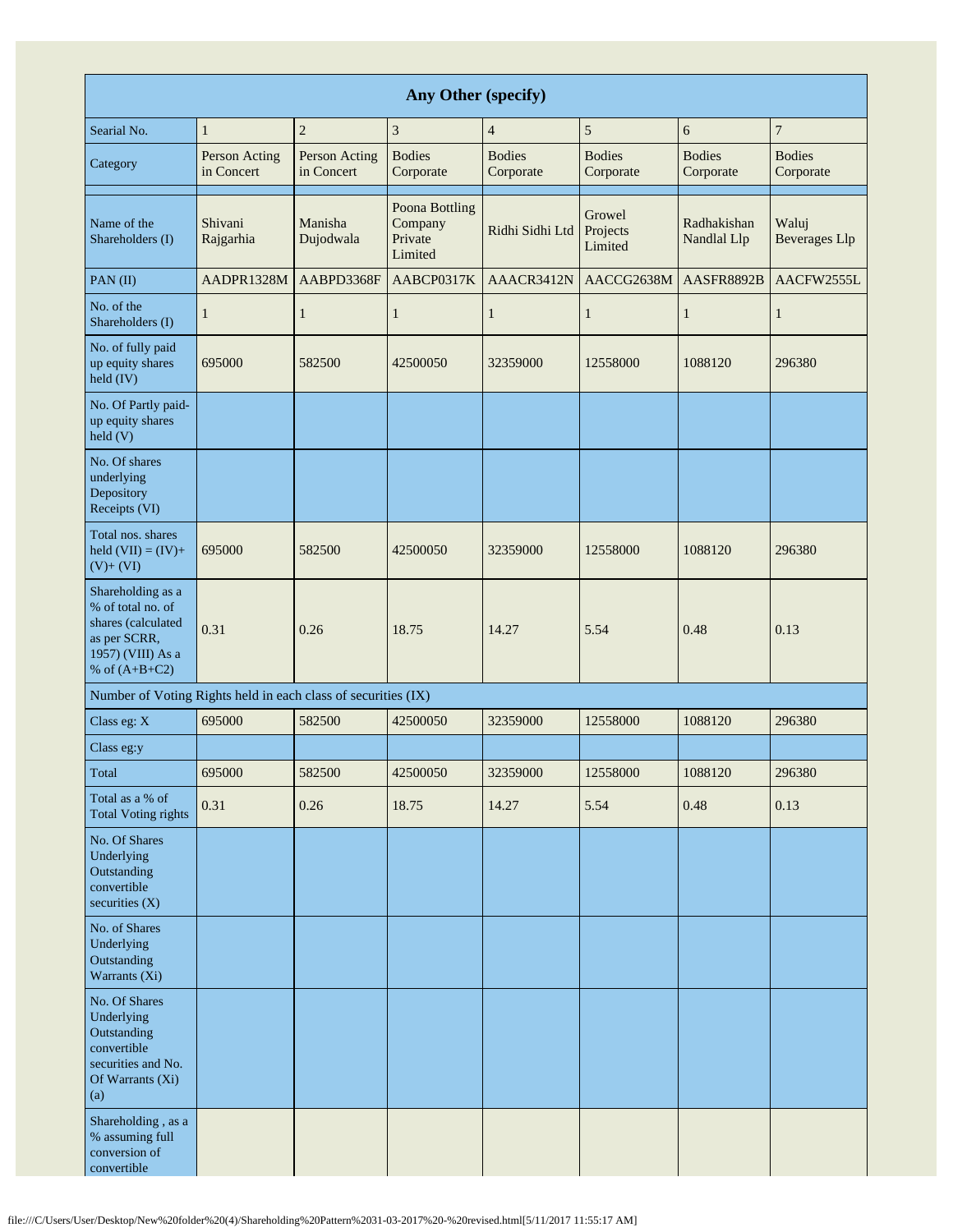| securities (as a<br>percentage of<br>diluted share<br>capital) $(XI)=$<br>$(VII)+(X)$ As a %<br>of $(A+B+C2)$ | 0.31                                                    | 0.26   | 18.75    | 14.27    | 5.54     | 0.48    | 0.13   |  |  |
|---------------------------------------------------------------------------------------------------------------|---------------------------------------------------------|--------|----------|----------|----------|---------|--------|--|--|
| Number of Locked in shares (XII)                                                                              |                                                         |        |          |          |          |         |        |  |  |
| No. $(a)$                                                                                                     |                                                         |        |          |          |          |         |        |  |  |
| As a % of total<br>Shares held (b)                                                                            |                                                         |        |          |          |          |         |        |  |  |
|                                                                                                               | Number of Shares pledged or otherwise encumbered (XIII) |        |          |          |          |         |        |  |  |
| No. $(a)$                                                                                                     |                                                         |        |          |          |          |         |        |  |  |
| As a % of total<br>Shares held (b)                                                                            |                                                         |        |          |          |          |         |        |  |  |
| Number of equity<br>shares held in<br>dematerialized<br>form $(XIV)$                                          | 695000                                                  | 582500 | 42500050 | 32359000 | 12558000 | 1088120 | 296380 |  |  |
| Reason for not<br>providing PAN                                                                               |                                                         |        |          |          |          |         |        |  |  |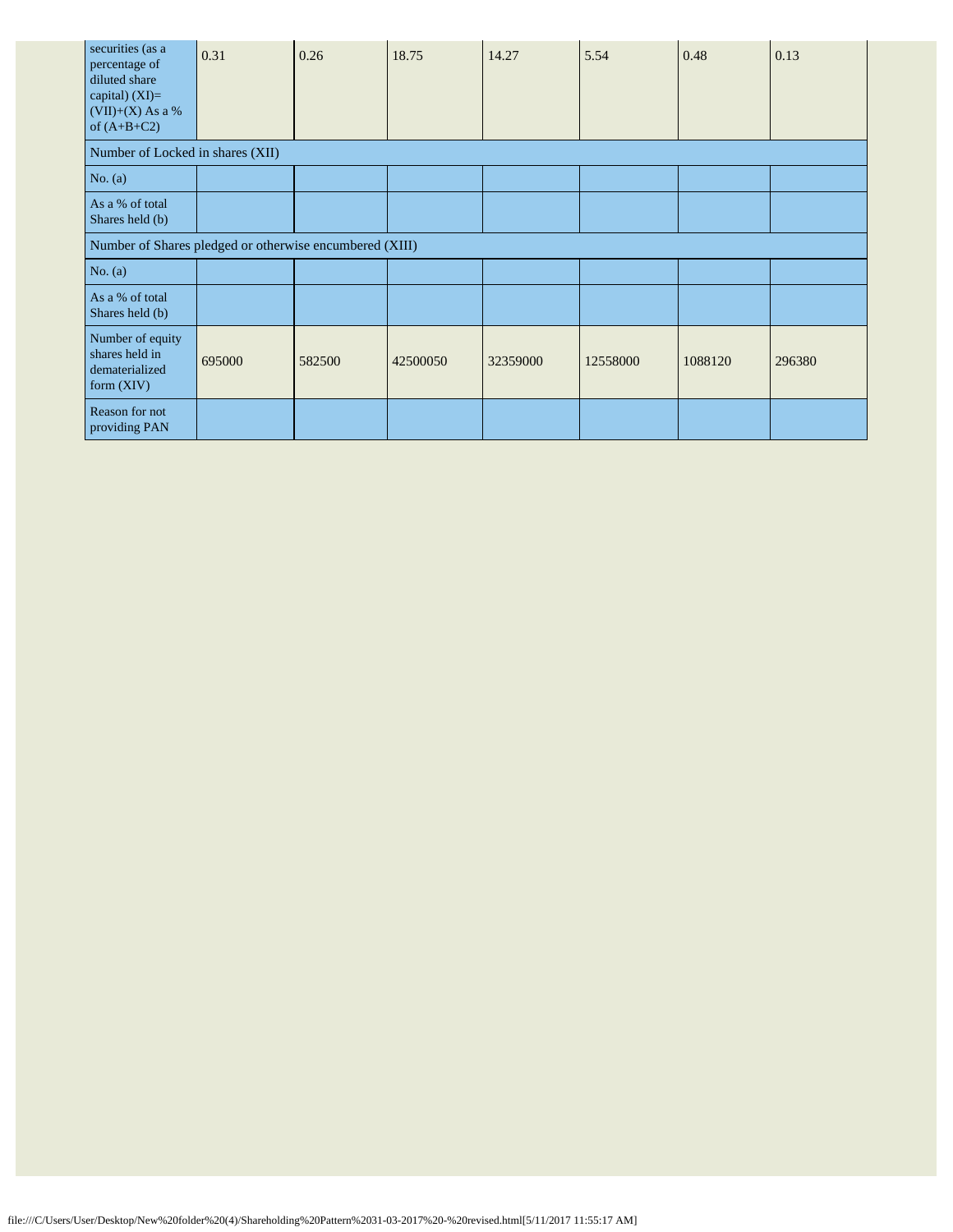| Any Other (specify)                                                                                                         |                                                               |                       |  |  |  |  |  |  |
|-----------------------------------------------------------------------------------------------------------------------------|---------------------------------------------------------------|-----------------------|--|--|--|--|--|--|
| Searial No.                                                                                                                 | $\,8\,$                                                       |                       |  |  |  |  |  |  |
| Category                                                                                                                    | <b>Bodies Corporate</b>                                       | Click here to go back |  |  |  |  |  |  |
| Name of the<br>Shareholders (I)                                                                                             | <b>Bubna More And Company Llp</b>                             |                       |  |  |  |  |  |  |
| PAN(II)                                                                                                                     | AAPFB4397Q                                                    | Total                 |  |  |  |  |  |  |
| No. of the<br>Shareholders (I)                                                                                              | 1                                                             | $8\phantom{1}$        |  |  |  |  |  |  |
| No. of fully paid<br>up equity shares<br>held (IV)                                                                          | 180000                                                        | 90259050              |  |  |  |  |  |  |
| No. Of Partly paid-<br>up equity shares<br>held(V)                                                                          |                                                               |                       |  |  |  |  |  |  |
| No. Of shares<br>underlying<br>Depository<br>Receipts (VI)                                                                  |                                                               |                       |  |  |  |  |  |  |
| Total nos. shares<br>held $(VII) = (IV) +$<br>$(V)+(VI)$                                                                    | 180000                                                        | 90259050              |  |  |  |  |  |  |
| Shareholding as a<br>% of total no. of<br>shares (calculated<br>as per SCRR,<br>1957) (VIII) As a<br>% of $(A+B+C2)$        | 0.08                                                          | 39.81                 |  |  |  |  |  |  |
|                                                                                                                             | Number of Voting Rights held in each class of securities (IX) |                       |  |  |  |  |  |  |
| Class eg: X                                                                                                                 | 180000                                                        | 90259050              |  |  |  |  |  |  |
| Class eg:y                                                                                                                  |                                                               |                       |  |  |  |  |  |  |
| Total                                                                                                                       | 180000                                                        | 90259050              |  |  |  |  |  |  |
| Total as a % of<br>Total Voting rights                                                                                      | 0.08                                                          | 39.81                 |  |  |  |  |  |  |
| No. Of Shares<br>Underlying<br>Outstanding<br>convertible<br>securities $(X)$                                               |                                                               |                       |  |  |  |  |  |  |
| No. of Shares<br>Underlying<br>Outstanding<br>Warrants (Xi)                                                                 |                                                               |                       |  |  |  |  |  |  |
| No. Of Shares<br>Underlying<br>Outstanding<br>convertible<br>securities and No.<br>Of Warrants (Xi)<br>(a)                  |                                                               |                       |  |  |  |  |  |  |
| Shareholding, as a<br>% assuming full<br>conversion of<br>convertible<br>securities (as a<br>percentage of<br>diluted share | 0.08                                                          | 39.81                 |  |  |  |  |  |  |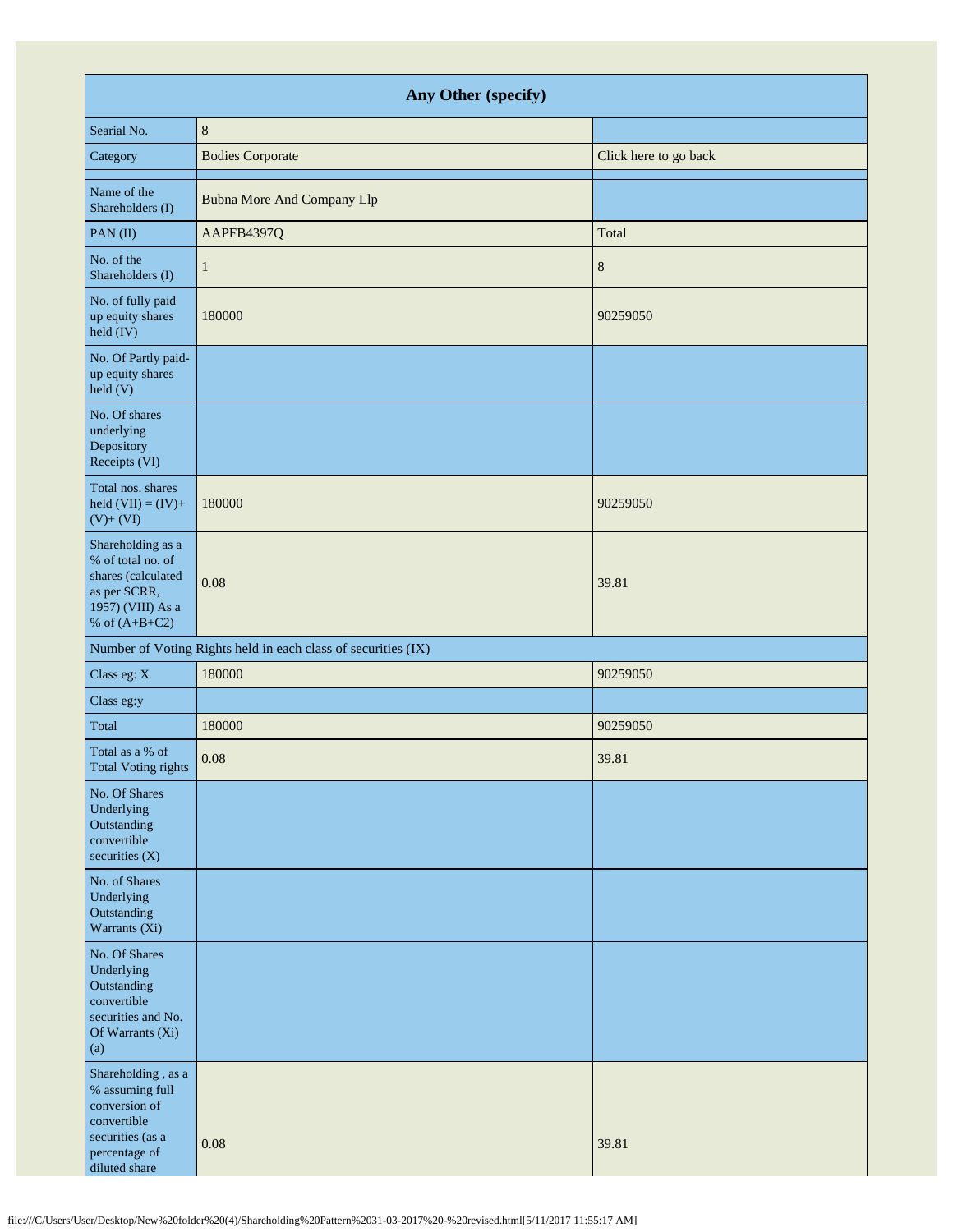| capital) (XI)=<br>$(VII)+(X)$ As a %<br>of $(A+B+C2)$                |                                  |          |  |  |  |  |  |  |
|----------------------------------------------------------------------|----------------------------------|----------|--|--|--|--|--|--|
|                                                                      | Number of Locked in shares (XII) |          |  |  |  |  |  |  |
| No. $(a)$                                                            |                                  |          |  |  |  |  |  |  |
| As a % of total<br>Shares held (b)                                   |                                  |          |  |  |  |  |  |  |
| Number of Shares pledged or otherwise encumbered (XIII)              |                                  |          |  |  |  |  |  |  |
| No. (a)                                                              |                                  |          |  |  |  |  |  |  |
| As a % of total<br>Shares held (b)                                   |                                  |          |  |  |  |  |  |  |
| Number of equity<br>shares held in<br>dematerialized<br>form $(XIV)$ | 180000                           | 90259050 |  |  |  |  |  |  |
| Reason for not<br>providing PAN                                      |                                  |          |  |  |  |  |  |  |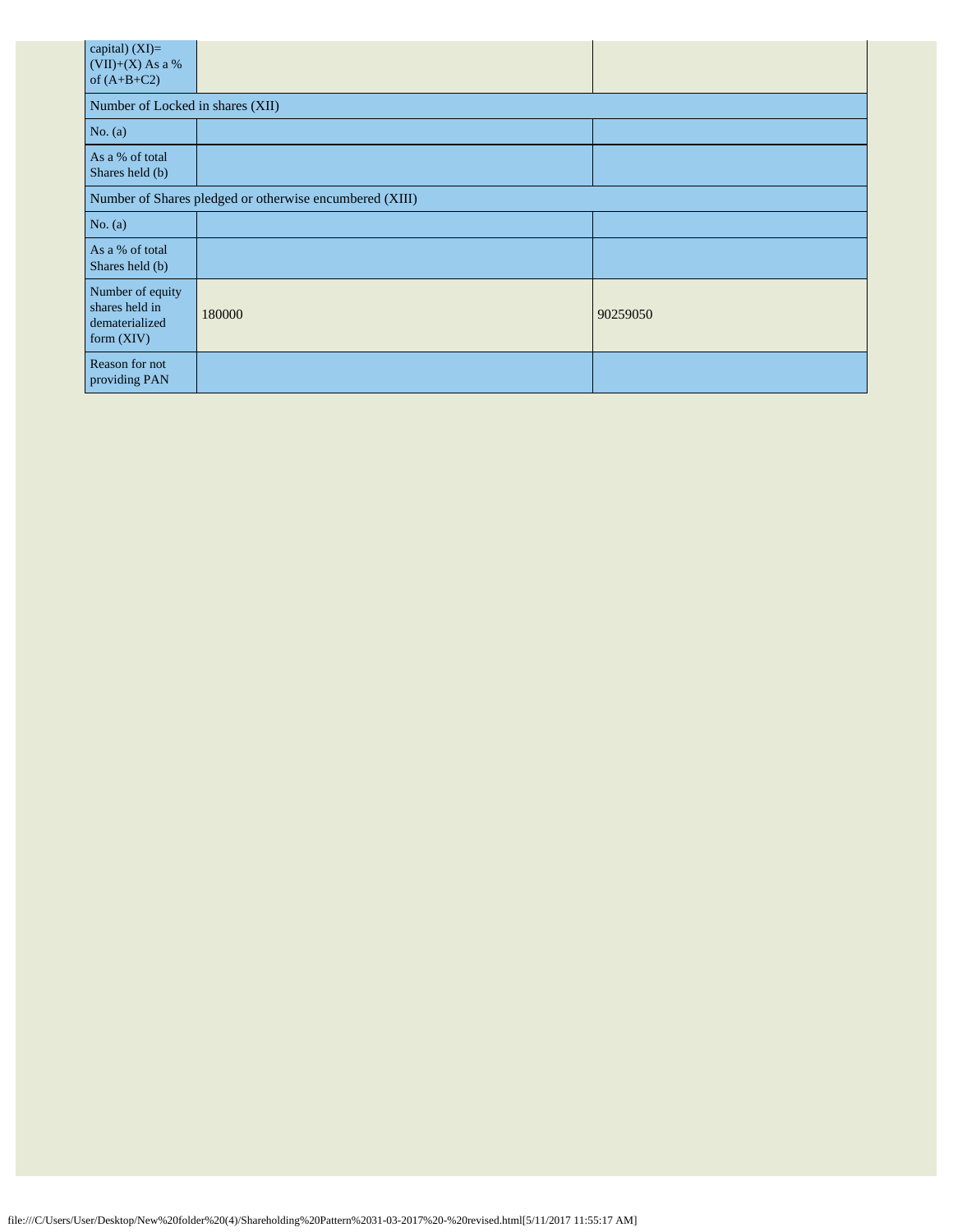| Any Other (specify)                                                                                                  |               |                |                    |                       |                                     |                 |                                               |
|----------------------------------------------------------------------------------------------------------------------|---------------|----------------|--------------------|-----------------------|-------------------------------------|-----------------|-----------------------------------------------|
| Searial No.                                                                                                          | $\mathbf{1}$  | $\overline{c}$ | 3                  | $\overline{4}$        | 5                                   | 6               | $\overline{7}$                                |
| Category                                                                                                             | <b>Trusts</b> | <b>HUF</b>     | Other              | $NRI - Non-$<br>Repat | Director or Director's<br>Relatives | $NRI-$<br>Repat | Foreign Portfolio Investors<br>(Category III) |
| Category / More<br>than 1 percentage                                                                                 | Category      | Category       | Category           | Category              | Category                            | Category        | Category                                      |
| Name of the<br>Shareholders (I)                                                                                      |               |                | Foreign<br>Company |                       |                                     |                 |                                               |
| PAN(II)                                                                                                              |               |                |                    |                       |                                     |                 |                                               |
| No. of the<br>Shareholders (I)                                                                                       | $\mathbf{1}$  | 559            | $\mathbf{1}$       | 84                    | $\overline{4}$                      | 198             | $\mathbf{1}$                                  |
| No. of fully paid<br>up equity shares<br>held (IV)                                                                   | 10000         | 2130627        | 8750               | 702857                | 1706536                             | 889457          | 1500                                          |
| No. Of Partly paid-<br>up equity shares<br>held(V)                                                                   |               |                |                    |                       |                                     |                 |                                               |
| No. Of shares<br>underlying<br>Depository<br>Receipts (VI)                                                           |               |                |                    |                       |                                     |                 |                                               |
| Total nos. shares<br>held $(VII) = (IV) +$<br>$(V)$ + $(VI)$                                                         | 10000         | 2130627        | 8750               | 702857                | 1706536                             | 889457          | 1500                                          |
| Shareholding as a<br>% of total no. of<br>shares (calculated<br>as per SCRR,<br>1957) (VIII) As a<br>% of $(A+B+C2)$ | $\theta$      | 0.94           | $\boldsymbol{0}$   | 0.31                  | 0.75                                | 0.39            | $\mathbf{0}$                                  |
| Number of Voting Rights held in each class of securities (IX)                                                        |               |                |                    |                       |                                     |                 |                                               |
| Class eg: X                                                                                                          | 10000         | 2130627        | 8750               | 702857                | 1706536                             | 889457          | 1500                                          |
| Class eg:y                                                                                                           |               |                |                    |                       |                                     |                 |                                               |
| Total                                                                                                                | 10000         | 2130627        | 8750               | 702857                | 1706536                             | 889457          | 1500                                          |
| Total as a % of<br><b>Total Voting rights</b>                                                                        | $\mathbf{0}$  | 0.94           | $\boldsymbol{0}$   | 0.31                  | 0.75                                | 0.39            | $\boldsymbol{0}$                              |
| No. Of Shares<br>Underlying<br>Outstanding<br>convertible<br>securities (X)                                          |               |                |                    |                       |                                     |                 |                                               |
| No. of Shares<br>Underlying<br>Outstanding<br>Warrants (Xi)                                                          |               |                |                    |                       |                                     |                 |                                               |
| No. Of Shares<br>Underlying<br>Outstanding<br>convertible<br>securities and No.<br>Of Warrants (Xi)<br>(a)           |               |                |                    |                       |                                     |                 |                                               |
| Shareholding, as a<br>% assuming full<br>conversion of<br>convertible                                                |               |                |                    |                       |                                     |                 |                                               |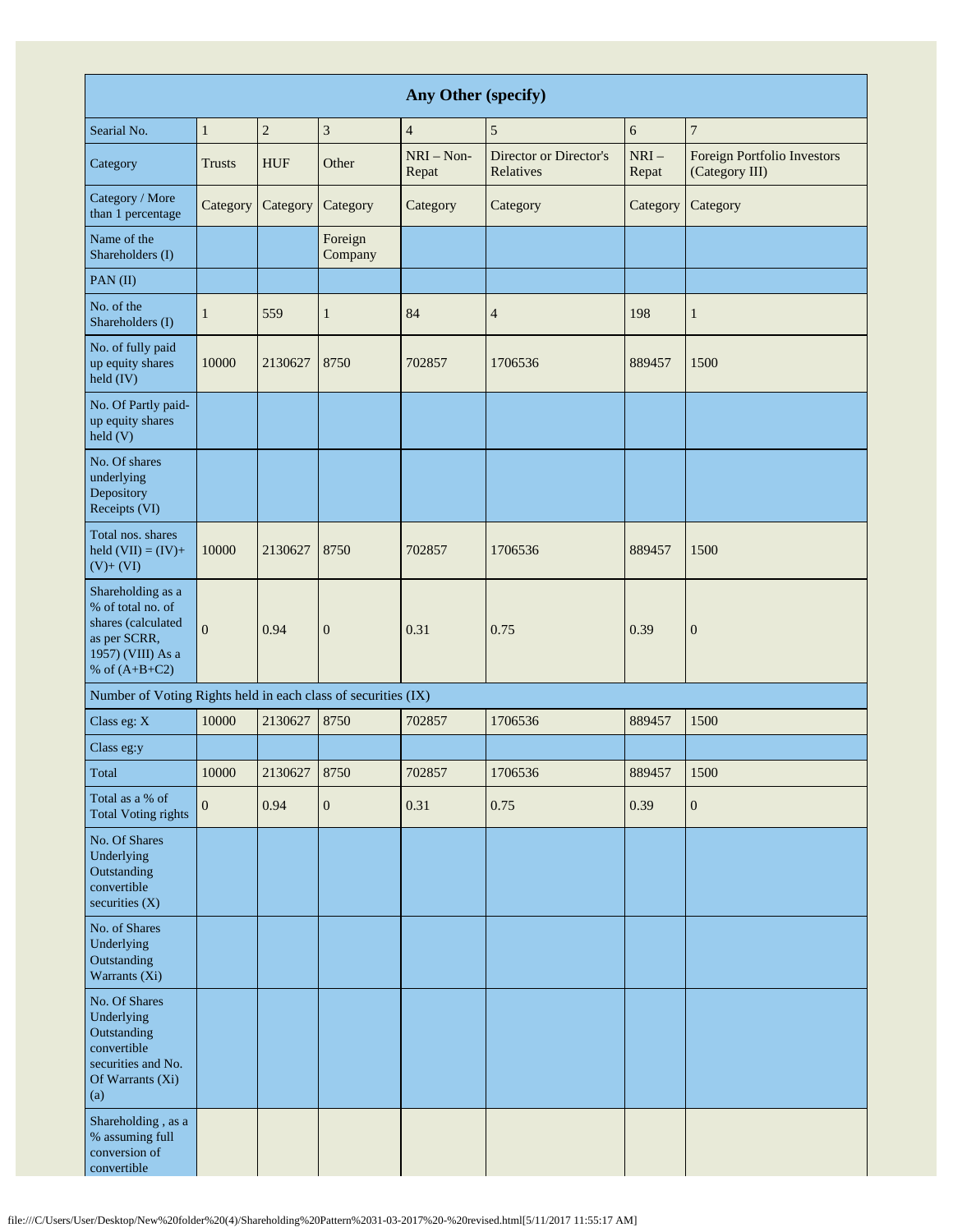| securities (as a<br>percentage of<br>diluted share<br>capital) $(XI)=$<br>$(VII)+(X)$ As a %<br>of $(A+B+C2)$ | $\overline{0}$ | 0.94    | $\mathbf{0}$   | 0.31   | 0.75    | 0.39   | $\theta$ |
|---------------------------------------------------------------------------------------------------------------|----------------|---------|----------------|--------|---------|--------|----------|
| Number of Locked in shares (XII)                                                                              |                |         |                |        |         |        |          |
| No. $(a)$                                                                                                     |                |         |                |        |         |        |          |
| As a % of total<br>Shares held (b)                                                                            |                |         |                |        |         |        |          |
| Number of equity<br>shares held in<br>dematerialized<br>form $(XIV)$                                          | 10000          | 2130627 | $\overline{0}$ | 702857 | 1706536 | 789207 | 1500     |
| Reason for not providing PAN                                                                                  |                |         |                |        |         |        |          |
| Reason for not<br>providing PAN                                                                               |                |         |                |        |         |        |          |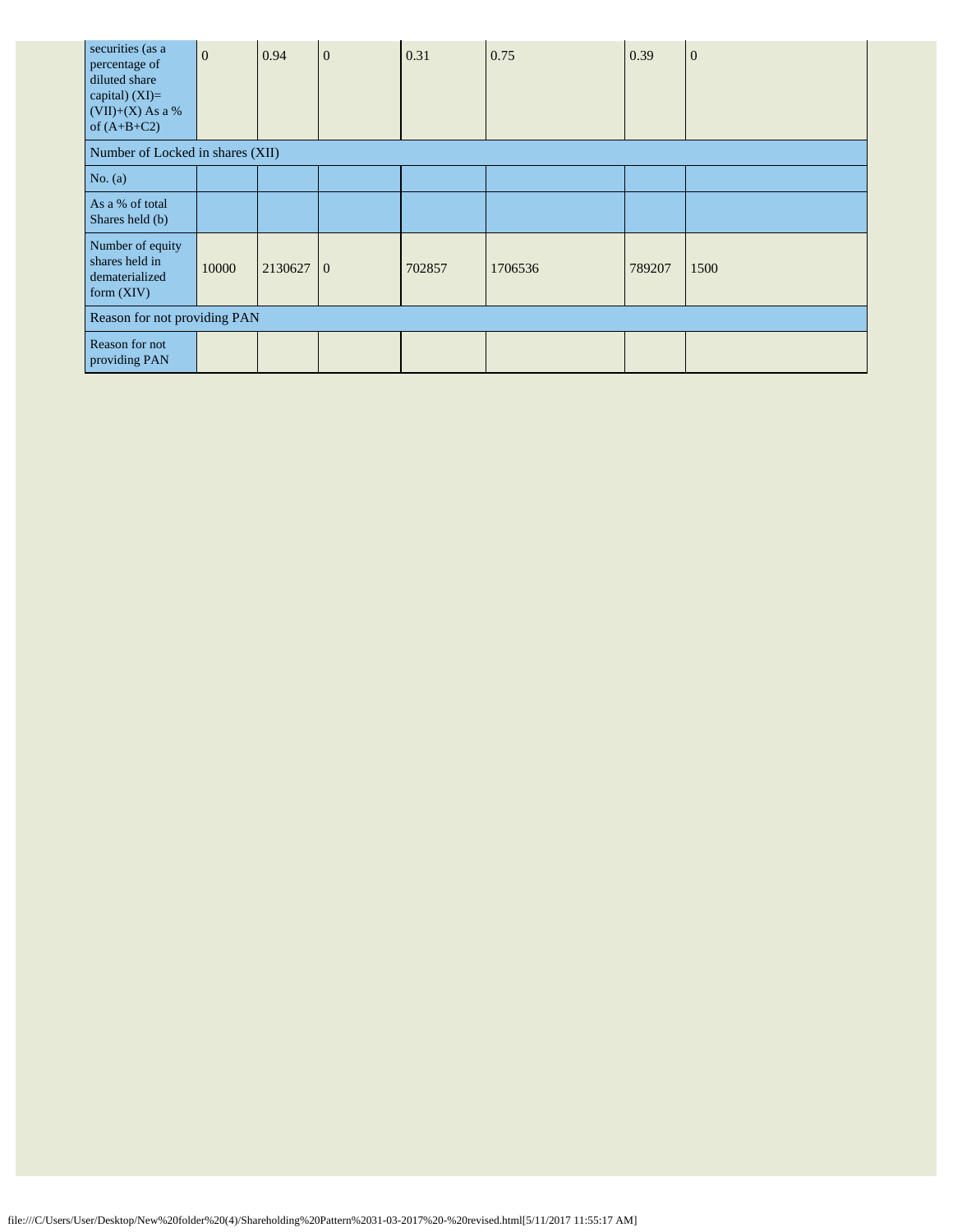| Any Other (specify)                                                                                                  |                                                               |                         |                                        |                       |  |  |  |
|----------------------------------------------------------------------------------------------------------------------|---------------------------------------------------------------|-------------------------|----------------------------------------|-----------------------|--|--|--|
| Searial No.                                                                                                          | $\,8\,$                                                       | $\mathbf{9}$            | 10                                     |                       |  |  |  |
| Category                                                                                                             | <b>Clearing Members</b>                                       | <b>Bodies Corporate</b> | <b>Bodies Corporate</b>                |                       |  |  |  |
| Category / More<br>than 1 percentage                                                                                 | Category                                                      | Category                | More than 1 percentage of shareholding |                       |  |  |  |
| Name of the<br>Shareholders (I)                                                                                      |                                                               |                         | Gannon Dunkerley And Co. Limited       | Click here to go back |  |  |  |
| PAN(II)                                                                                                              |                                                               |                         | AAACG1846P                             | Total                 |  |  |  |
| No. of the<br>Shareholders (I)                                                                                       | 143                                                           | 250                     | $\mathbf{1}$                           | 1241                  |  |  |  |
| No. of fully paid<br>up equity shares<br>held (IV)                                                                   | 701904                                                        | 10132559                | 4200750                                | 16284190              |  |  |  |
| No. Of Partly paid-<br>up equity shares<br>held (V)                                                                  |                                                               |                         |                                        |                       |  |  |  |
| No. Of shares<br>underlying<br>Depository<br>Receipts (VI)                                                           |                                                               |                         |                                        |                       |  |  |  |
| Total nos. shares<br>held $(VII) = (IV) +$<br>$(V)$ + $(VI)$                                                         | 701904                                                        | 10132559                | 4200750                                | 16284190              |  |  |  |
| Shareholding as a<br>% of total no. of<br>shares (calculated<br>as per SCRR,<br>1957) (VIII) As a<br>% of $(A+B+C2)$ | 0.31                                                          | 4.47                    | 1.85                                   | 7.17                  |  |  |  |
|                                                                                                                      | Number of Voting Rights held in each class of securities (IX) |                         |                                        |                       |  |  |  |
| Class eg: X                                                                                                          | 701904                                                        | 10132559                | 4200750                                | 16284190              |  |  |  |
| Class eg:y                                                                                                           |                                                               |                         |                                        |                       |  |  |  |
| Total                                                                                                                | 701904                                                        | 10132559                | 4200750                                | 16284190              |  |  |  |
| Total as a % of<br><b>Total Voting rights</b>                                                                        | 0.31                                                          | 4.47                    | 1.85                                   | 7.17                  |  |  |  |
| No. Of Shares<br>Underlying<br>Outstanding<br>convertible<br>securities (X)                                          |                                                               |                         |                                        |                       |  |  |  |
| No. of Shares<br>Underlying<br>Outstanding<br>Warrants (Xi)                                                          |                                                               |                         |                                        |                       |  |  |  |
| No. Of Shares<br>Underlying<br>Outstanding<br>convertible<br>securities and No.<br>Of Warrants (Xi)<br>(a)           |                                                               |                         |                                        |                       |  |  |  |
| Shareholding, as a<br>% assuming full<br>conversion of<br>convertible<br>securities (as a                            |                                                               |                         |                                        |                       |  |  |  |